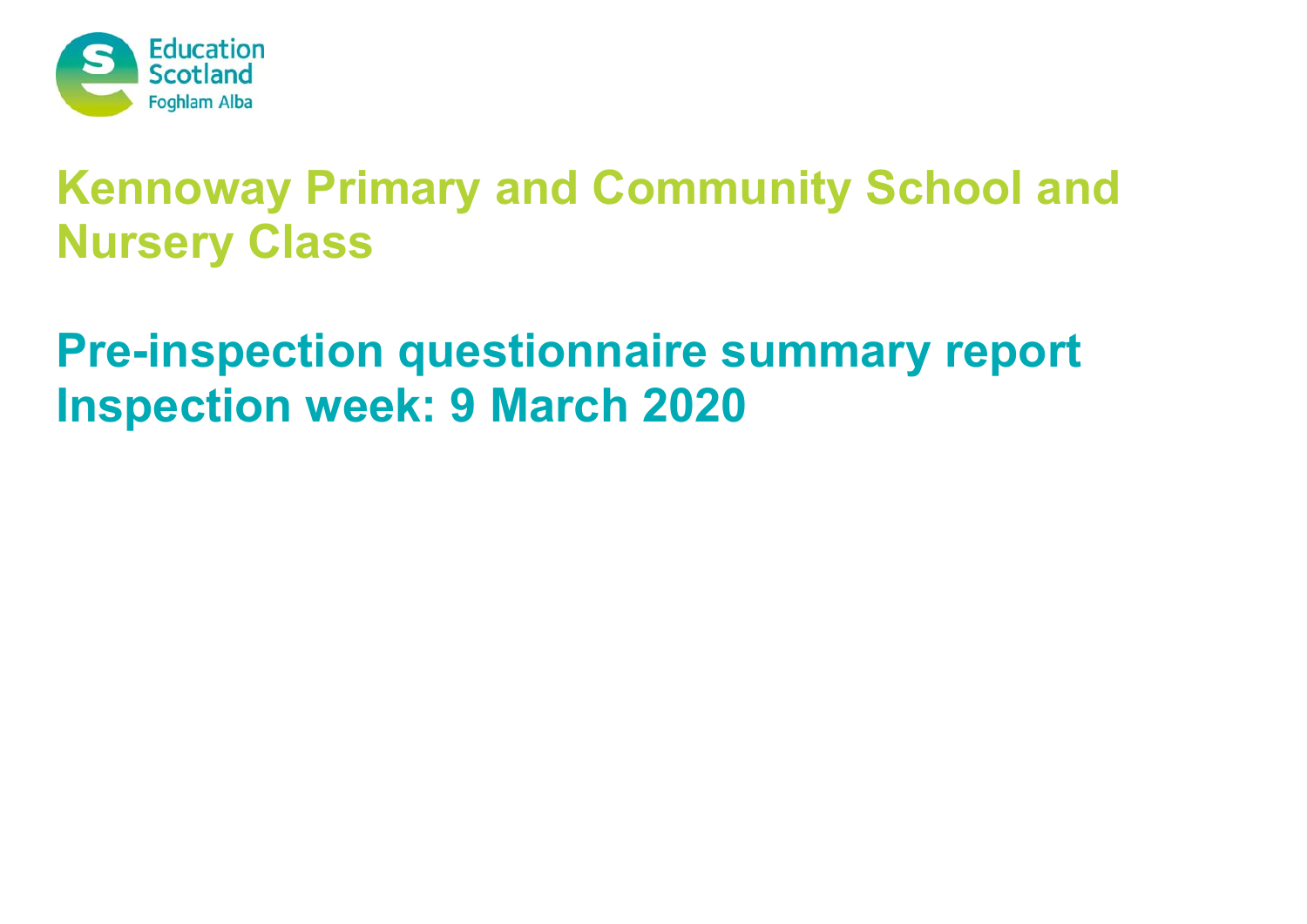# **Questionnaire for children in primary stages (01)**

| Q               | <b>Question</b>                                                                                                      | <b>Response</b> | <b>Agree</b> | <b>Disagree</b> | Don't  | Didn't   |
|-----------------|----------------------------------------------------------------------------------------------------------------------|-----------------|--------------|-----------------|--------|----------|
| No.             |                                                                                                                      | Count           | $\%$         | $\%$            | know % | answer % |
| 4               | I feel safe when I am at school.                                                                                     | 219             | 74.43        | 8.22            | 17.35  | 0.00     |
| 5               | My school helps me to feel safe.                                                                                     | 219             | 78.08        | 5.02            | 16.89  | 0.00     |
| 6               | I have someone in my school I can speak to if I am upset or worried about<br>something.                              | 219             | 89.95        | 4.11            | 5.94   | 0.00     |
| 7               | Staff treat me fairly and with respect.                                                                              | 219             | 87.21        | 1.83            | 10.05  | 0.91     |
| 8               | Other children treat me fairly and with respect.                                                                     | 219             | 53.88        | 18.26           | 27.85  | 0.00     |
| 9               | My school helps me to understand and respect other people.                                                           | 219             | 94.98        | 0.91            | 3.65   | 0.46     |
| 10              | My school is helping me to become confident.                                                                         | 219             | 83.11        | 4.57            | 11.87  | 0.46     |
| 11              | My school teaches me how to lead a healthy lifestyle.                                                                | 219             | 89.5         | 1.37            | 8.68   | 0.46     |
| 12              | There are lots of chances at my school for me to get regular exercise.                                               | 219             | 87.67        | 4.11            | 7.31   | 0.91     |
| 13              | My school offers me the opportunity to take part in activities in school beyond the<br>classroom and timetabled day. | 219             | 86.3         | 3.2             | 10.05  | 0.46     |
| 14              | I have the opportunity to discuss my achievements outwith school with an adult in<br>school who knows me well.       | 219             | 83.11        | 4.57            | 12.33  | 0.00     |
| 15 <sub>1</sub> | My school listens to my views.                                                                                       | 219             | 77.17        | 5.48            | 17.35  | 0.00     |
| 16              | My school takes my views into account.                                                                               | 219             | 60.73        | 8.68            | 29.68  | 0.91     |
| 17              | I feel comfortable approaching staff with questions or suggestions.                                                  | 219             | 73.06        | 8.22            | 18.26  | 0.46     |
| 18              | Staff help me to understand how I am progressing in my school work.                                                  | 219             | 90.87        | 3.65            | 5.02   | 0.46     |
| 19              | My homework helps me to understand and improve my work in school.                                                    | 219             | 65.3         | 15.98           | 18.72  | 0.00     |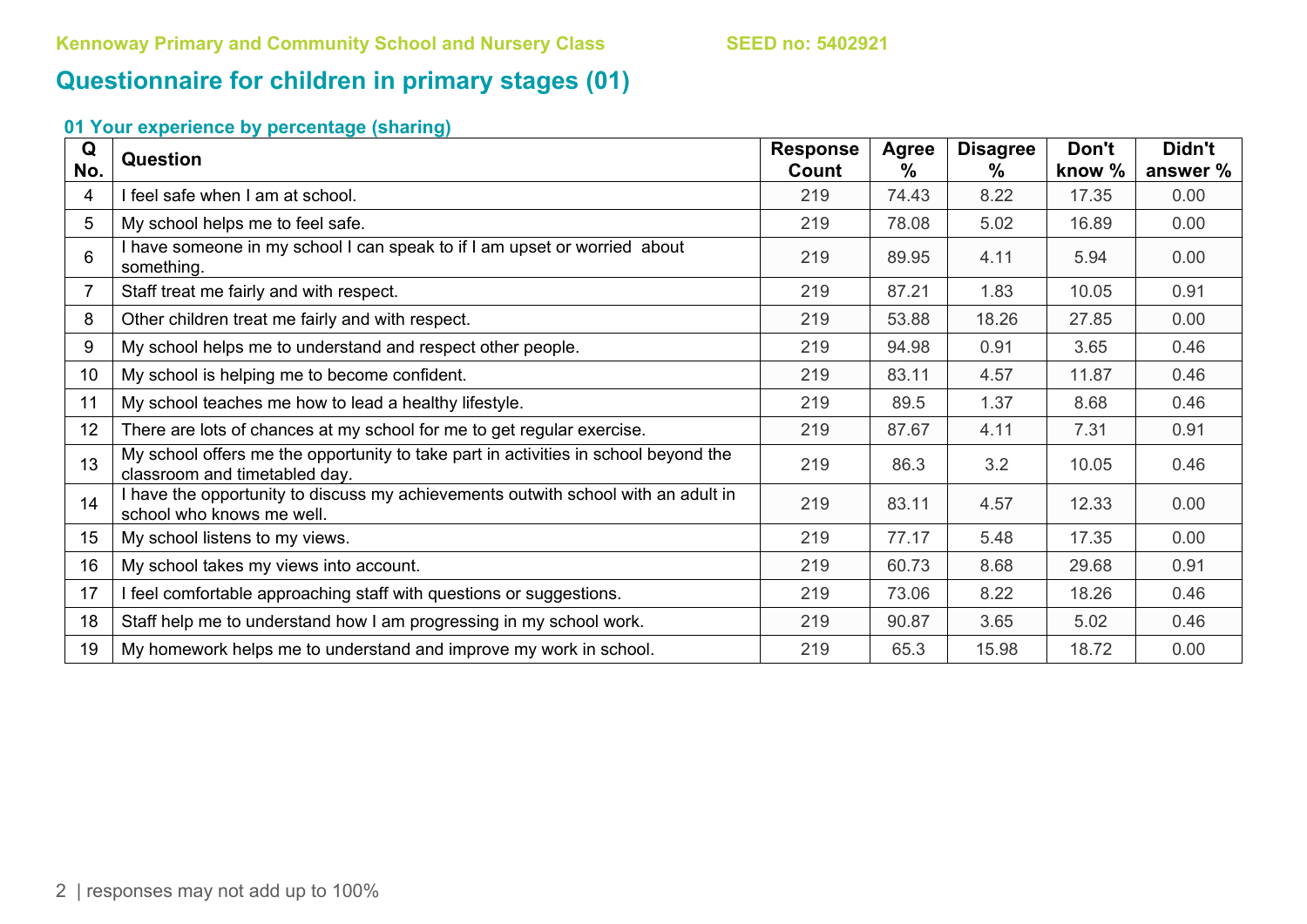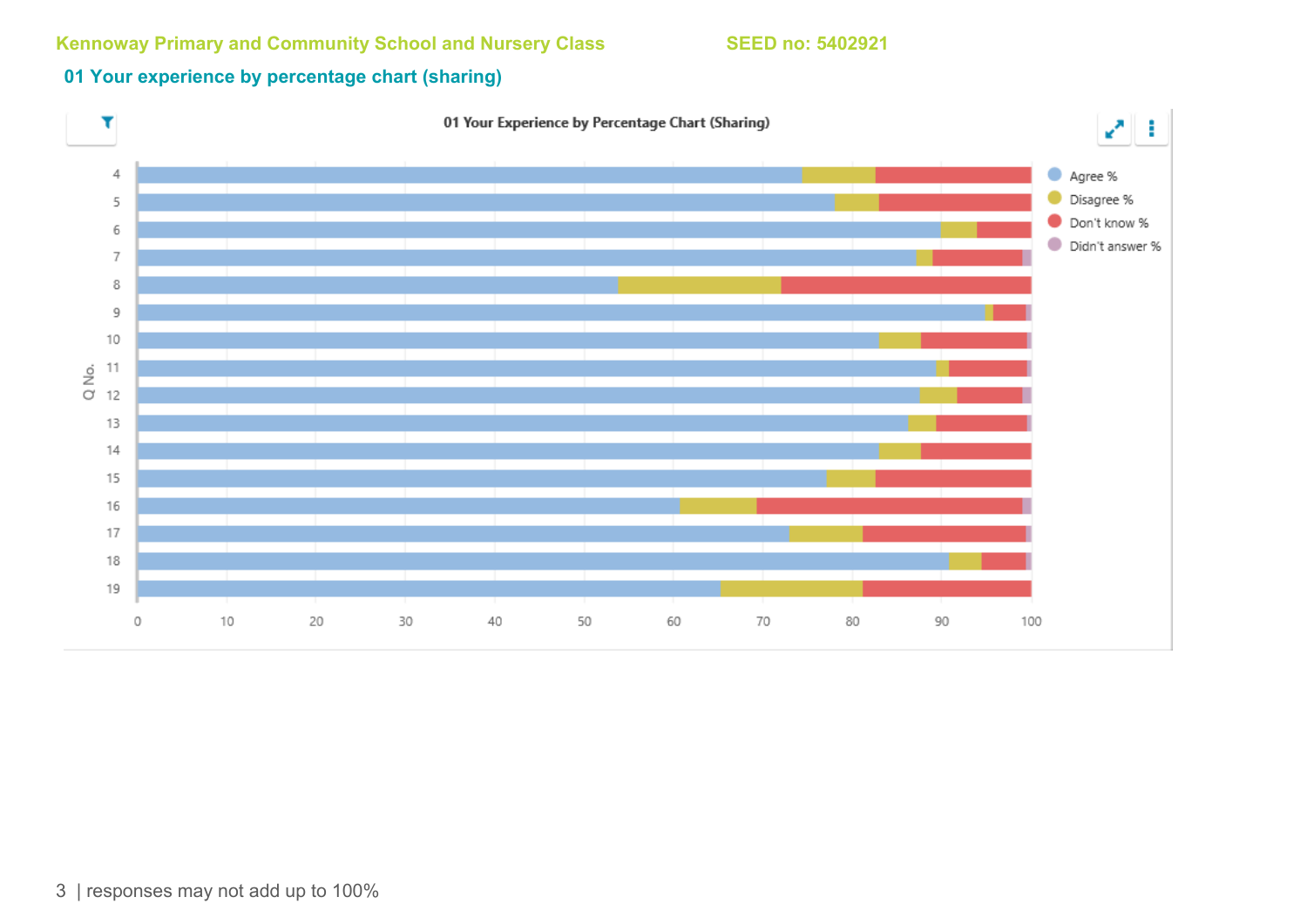### **01 Your experience by percentage 2 (sharing)**

| Q<br>No. | <b>Question</b>                                                    | <b>Response</b><br>Count | All of the<br>time % | Some of the<br>time % | Not very<br>often % | Don't<br>know % | Didn't<br>answer % |
|----------|--------------------------------------------------------------------|--------------------------|----------------------|-----------------------|---------------------|-----------------|--------------------|
| 20       | Other children behave well.                                        | 219                      | 3.65                 | 70.78                 | 23.74               | 1.83            | 0.00               |
| 21       | My teachers ask me about what things I want to<br>learn in school. | 219                      | 33.79                | 43.84                 | 20.09               | 2.28            | 0.00               |
| 22       | I enjoy learning at school.                                        | 219                      | 49.32                | 36.99                 | 12.33               | 1.37            | 0.00               |
| 23       | I feel that my work in school is hard enough.                      | 219                      | 37.44                | 44.29                 | 11.42               | 6.39            | 0.46               |
| 24       | I know who to ask to get help if I find my work<br>too hard.       | 219                      | 77.63                | 17.35                 | 3.2                 | 1.83            | 0.00               |
| 25       | I am encouraged by staff to do the best I can.                     | 219                      | 76.26                | 18.26                 | 3.2                 | 2.28            | 0.00               |
| 26       | am happy with the quality of teaching in my<br>school.             | 219                      | 75.8                 | 18.26                 | 2.74                | 3.2             | 0.00               |

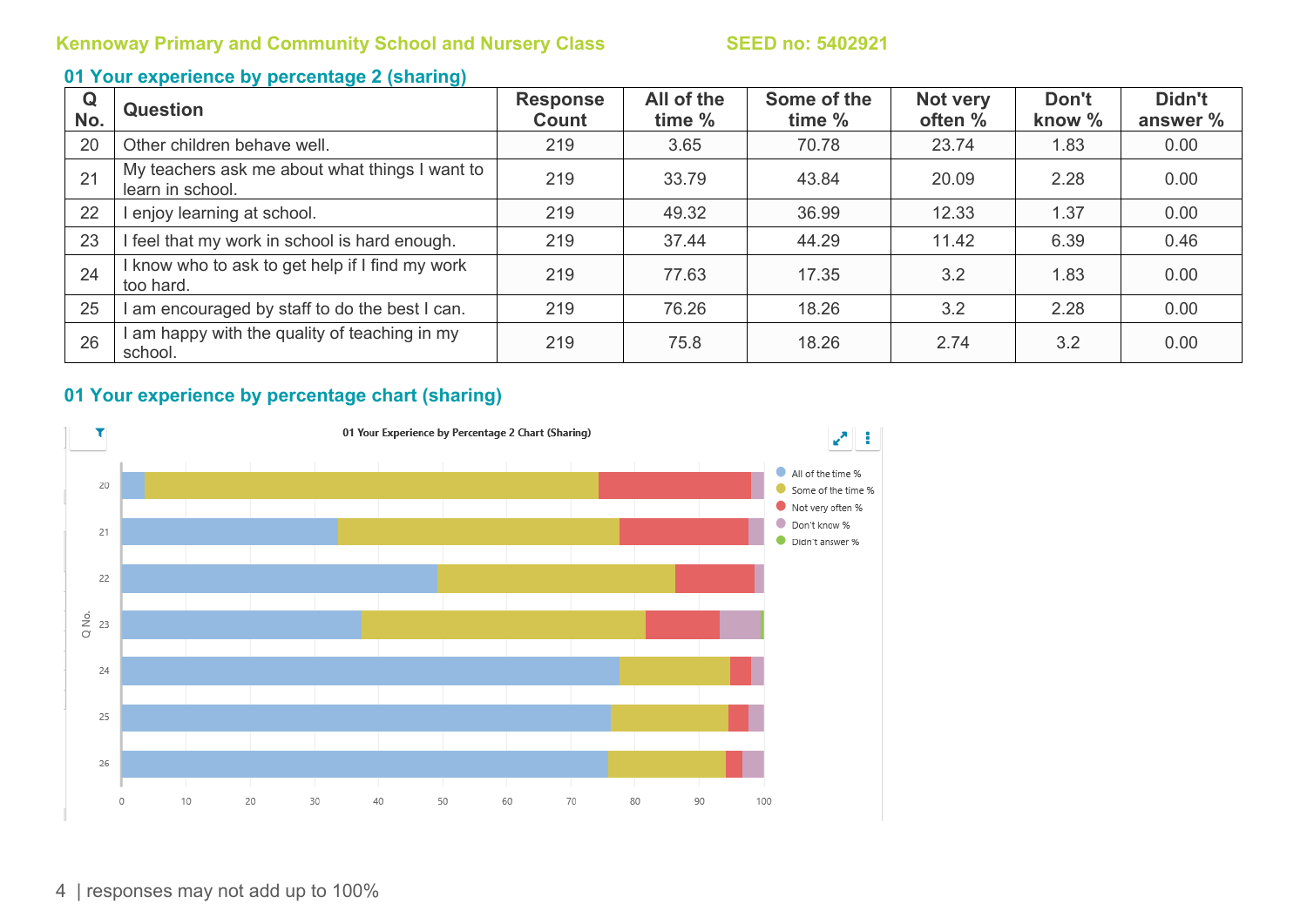### **01 Your experience by percentage (sharing) bullying**

| No.         | <b>Question</b>                         | <b>Response</b><br>Count | <b>Agree</b><br>$\%$ | <b>Disagree</b><br>$\%$ | <b>Never</b><br>$\%$<br>experienced | Didn't<br>answer % |
|-------------|-----------------------------------------|--------------------------|----------------------|-------------------------|-------------------------------------|--------------------|
| $\sim$<br>_ | My school deals well with any bullying. | 219                      | 68.95                | 18.26                   | 1.87                                | 0.91               |

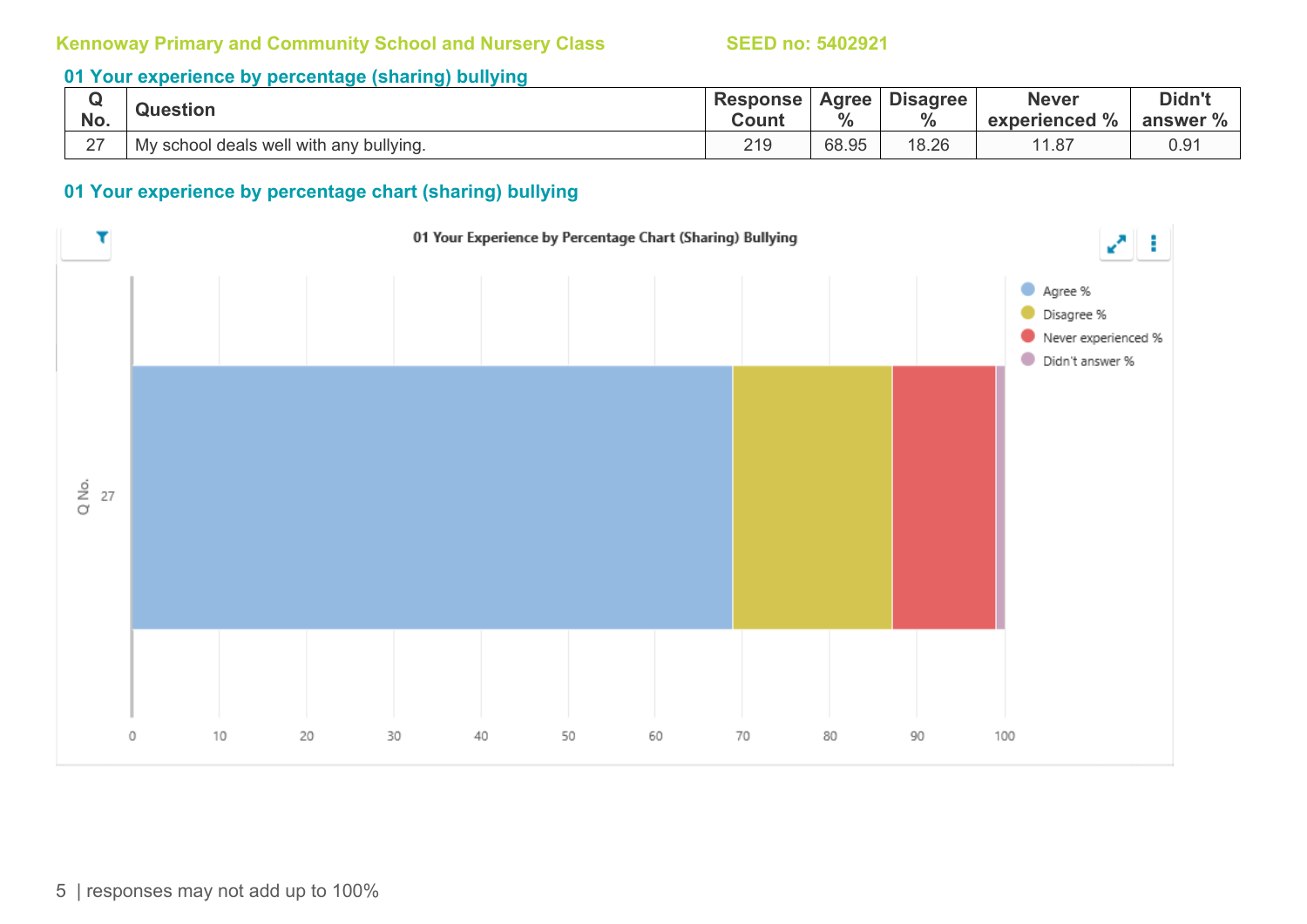### **01 Your experience by percentage (sharing) moved**

| No. | Question                                                              | <b>Response</b><br>Count | <b>Agree</b><br>$\frac{0}{0}$ | <b>Disagree</b><br>$\%$ | Haven't moved<br>$\%$ | Didn't<br>answer % |
|-----|-----------------------------------------------------------------------|--------------------------|-------------------------------|-------------------------|-----------------------|--------------------|
| 28  | I was well supported if I moved to a new school within the last year. | 219                      | $\sim$<br>.46                 | 2.28                    | 75.34                 | 0.91               |

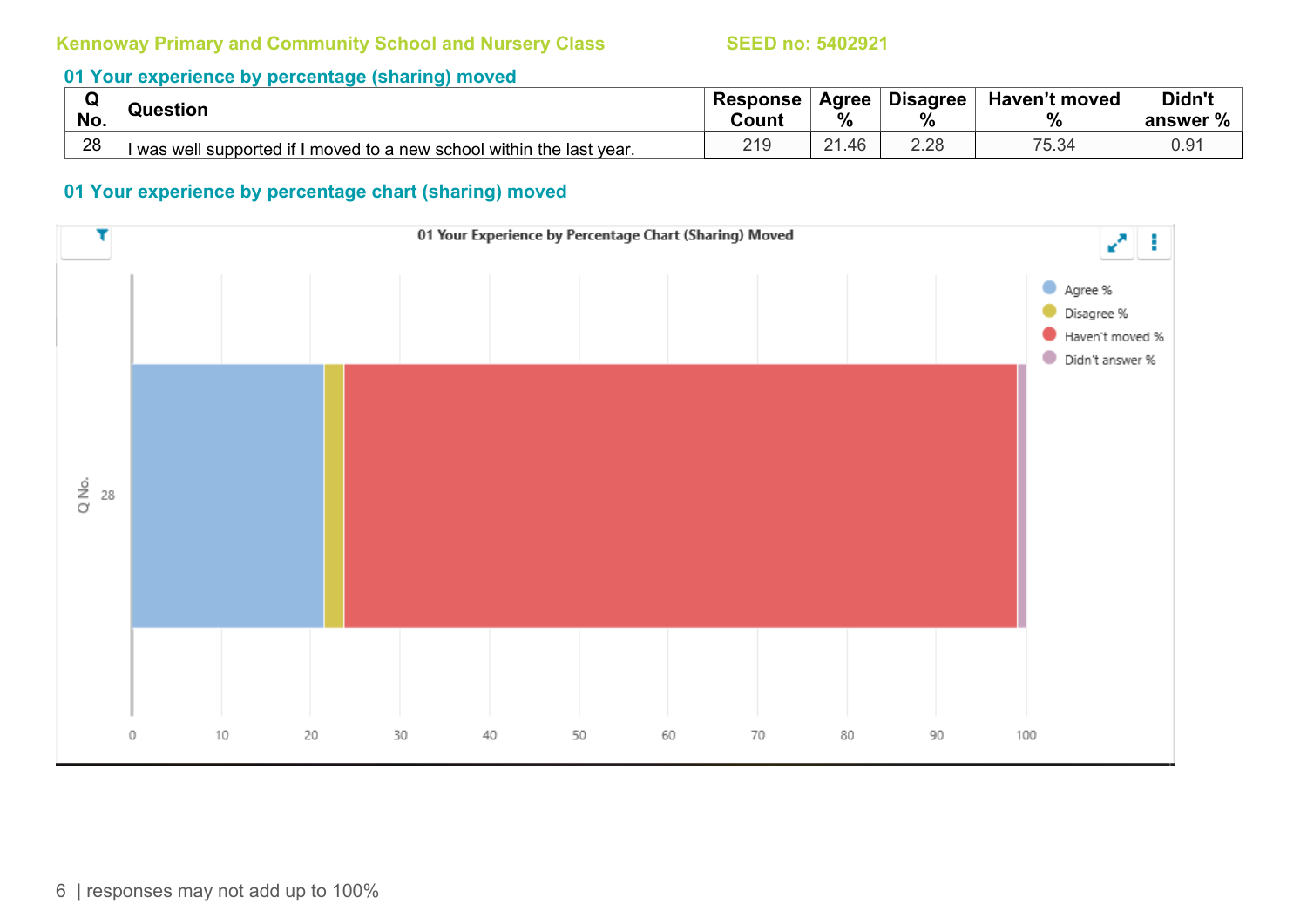# **Questionnaire for parents/carers of children in the early learning and childcare setting (03)**

| Q<br>No.       | <b>Question</b>                                                                                                                                | <b>Response</b><br>Count | <b>Strongly</b><br>agree % | Agree<br>% | <b>Disagree</b><br>℅ | <b>Strongly</b><br>disagree<br>$\%$ | Don't<br>know<br>$\frac{0}{0}$ | Didn't<br>answer<br>$\frac{0}{0}$ |
|----------------|------------------------------------------------------------------------------------------------------------------------------------------------|--------------------------|----------------------------|------------|----------------------|-------------------------------------|--------------------------------|-----------------------------------|
| 3              | My child likes being at this setting.                                                                                                          | 22                       | 63.64                      | 31.82      | 0.00                 | 0.00                                | 4.55                           | 0.00                              |
| 4              | Staff treat my child fairly and with respect.                                                                                                  | 22                       | 63.64                      | 27.27      | 0.00                 | 0.00                                | 9.09                           | 0.00                              |
| 5              | I feel that my child is safe at the setting.                                                                                                   | 22                       | 59.09                      | 36.36      | 0.00                 | 0.00                                | 4.55                           | 0.00                              |
| 6              | My child's behaviour is managed effectively.                                                                                                   | 22                       | 59.09                      | 27.27      | 0.00                 | 0.00                                | 13.64                          | 0.00                              |
| $\overline{7}$ | The setting helps my child to feel confident.                                                                                                  | 22                       | 59.09                      | 31.82      | 0.00                 | 0.00                                | 9.09                           | 0.00                              |
| 8              | I feel staff really know my child as an individual.                                                                                            | 22                       | 63.64                      | 27.27      | 0.00                 | 0.00                                | 9.09                           | 0.00                              |
| 9              | The learning experiences my child has at the setting are at<br>the right level for them.                                                       | 22                       | 54.55                      | 36.36      | 0.00                 | 0.00                                | 9.09                           | 0.00                              |
| 10             | My child's learning and development is well supported by the<br>staff in the setting.                                                          | 22                       | 63.64                      | 27.27      | 0.00                 | 0.00                                | 9.09                           | 0.00                              |
| 11             | My child is encouraged to be healthy and to be physically<br>active.                                                                           | 22                       | 59.09                      | 31.82      | 0.00                 | 0.00                                | 9.09                           | 0.00                              |
| 12             | The setting supports my child's emotional wellbeing.                                                                                           | 22                       | 54.55                      | 36.36      | 0.00                 | 0.00                                | 9.09                           | 0.00                              |
| 13             | My child is making good progress at the setting.                                                                                               | 22                       | 63.64                      | 27.27      | 4.55                 | 0.00                                | 4.55                           | 0.00                              |
| 14             | I receive helpful, regular feedback about how my child is<br>learning and developing e.g. informal feedback, reports and<br>learning profiles. | 22                       | 40.91                      | 45.45      | 13.64                | 0.00                                | 0.00                           | 0.00                              |
| 15             | The information I receive about how my child is learning and<br>developing is shared with me when I request it.                                | 22                       | 45.45                      | 45.45      | 0.00                 | 0.00                                | 9.09                           | 0.00                              |
| 16             | I understand how the setting monitors my child's progress in<br>learning.                                                                      | 22                       | 40.91                      | 50         | 0.00                 | 0.00                                | 9.09                           | 0.00                              |
| 17             | The setting gives me ideas on how to support my child's<br>learning at home.                                                                   | 22                       | 27.27                      | 50         | 13.64                | 0.00                                | 9.09                           | 0.00                              |
| 18             | The setting organises activities where my child and I can<br>learn together.                                                                   | 22                       | 36.36                      | 50         | 4.55                 | 0.00                                | 4.55                           | 4.55                              |
| 19             | The setting takes my views into account when making<br>changes.                                                                                | 22                       | 40.91                      | 45.45      | 0.00                 | 0.00                                | 9.09                           | 4.55                              |
| 20             | I feel comfortable approaching the setting with questions,<br>suggestions and/or a problem.                                                    | 22                       | 50                         | 40.91      | 0.00                 | 0.00                                | 4.55                           | 4.55                              |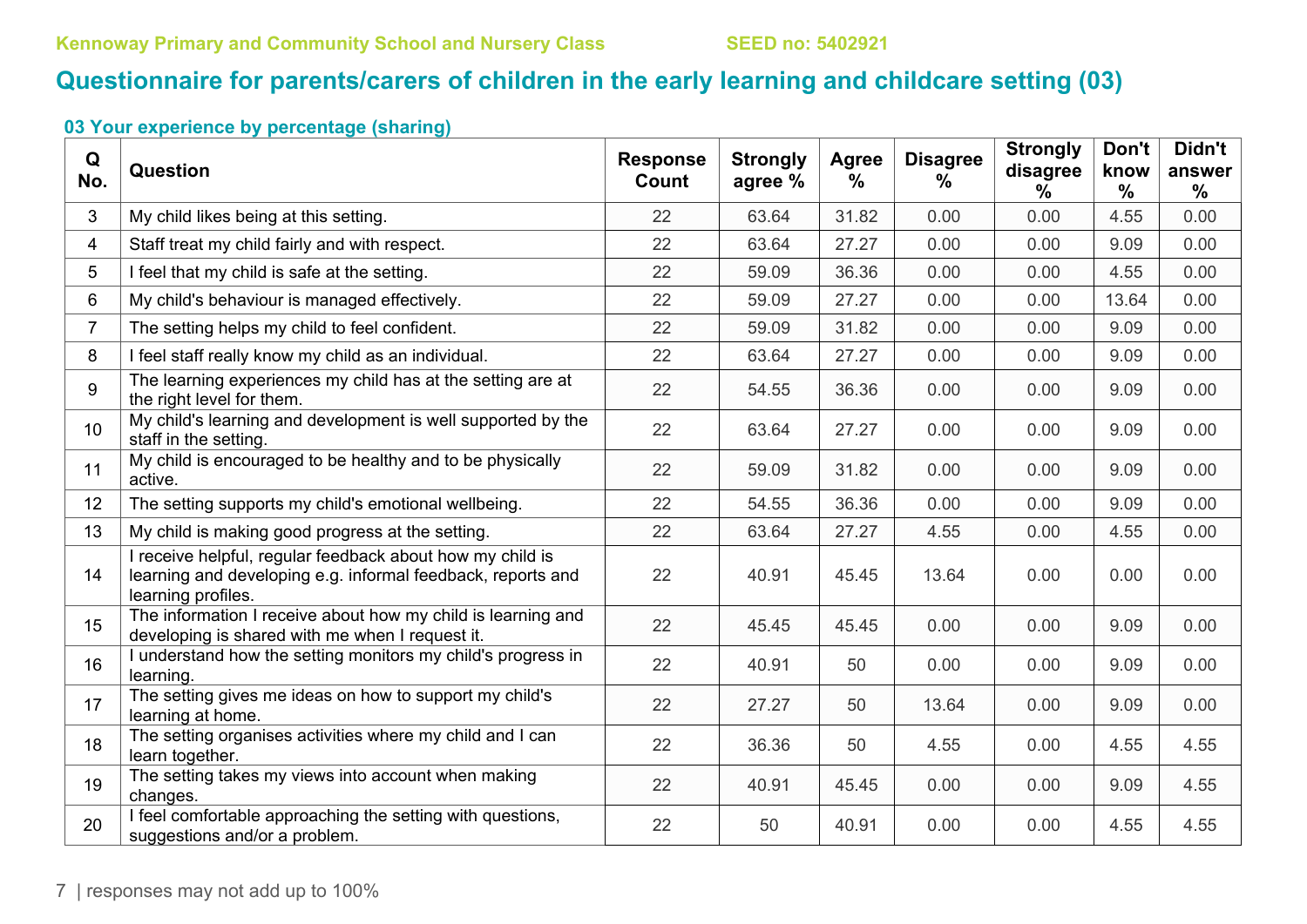| Q<br>No. | Question (cont.)                                                                               | <b>Response</b><br>Count | <b>Strongly</b><br>agree % | Agree<br>$\%$ | <b>Disagree</b><br>$\frac{0}{0}$ | <b>Strongly</b><br>disagree<br>% | Don't<br>know<br>$\%$ | Didn't<br>answer<br>% |
|----------|------------------------------------------------------------------------------------------------|--------------------------|----------------------------|---------------|----------------------------------|----------------------------------|-----------------------|-----------------------|
| 21       | feel encouraged to be involved in the work of parent groups.                                   | 22                       | 36.36                      | 50            | 9.09                             | 0.00                             | 0.00                  | 4.55                  |
| 22       | am kept informed about the work of parent groups.                                              | 22                       | 36.36                      | 27.27         | 22.73                            | 0.00                             | 9.09                  | 4.55                  |
| 23       | The setting is well led and managed.                                                           | 22                       | 50                         | 40.91         | 0.00                             | 0.00                             | 4.55                  | 4.55                  |
| 24       | The setting encourages children to treat others kindly and<br>with respect.                    | 22                       | 50                         | 36.36         | 0.00                             | 0.00                             | 9.09                  | 4.55                  |
| 25       | I would recommend the setting to other parents.                                                | 22                       | 59.09                      | 31.82         | 0.00                             | 0.00                             | 4.55                  | 4.55                  |
| 26       | My child was well supported as they started at the setting or<br>moved to a new room or group. | 22                       | 63.64                      | 22.73         | 0.00                             | 0.00                             | 9.09                  | 4.55                  |
| 27       | Overall, I am satisfied with the setting.                                                      | 22                       | 68.18                      | 22.73         | 0.00                             | 0.00                             | 4.55                  | 4.55                  |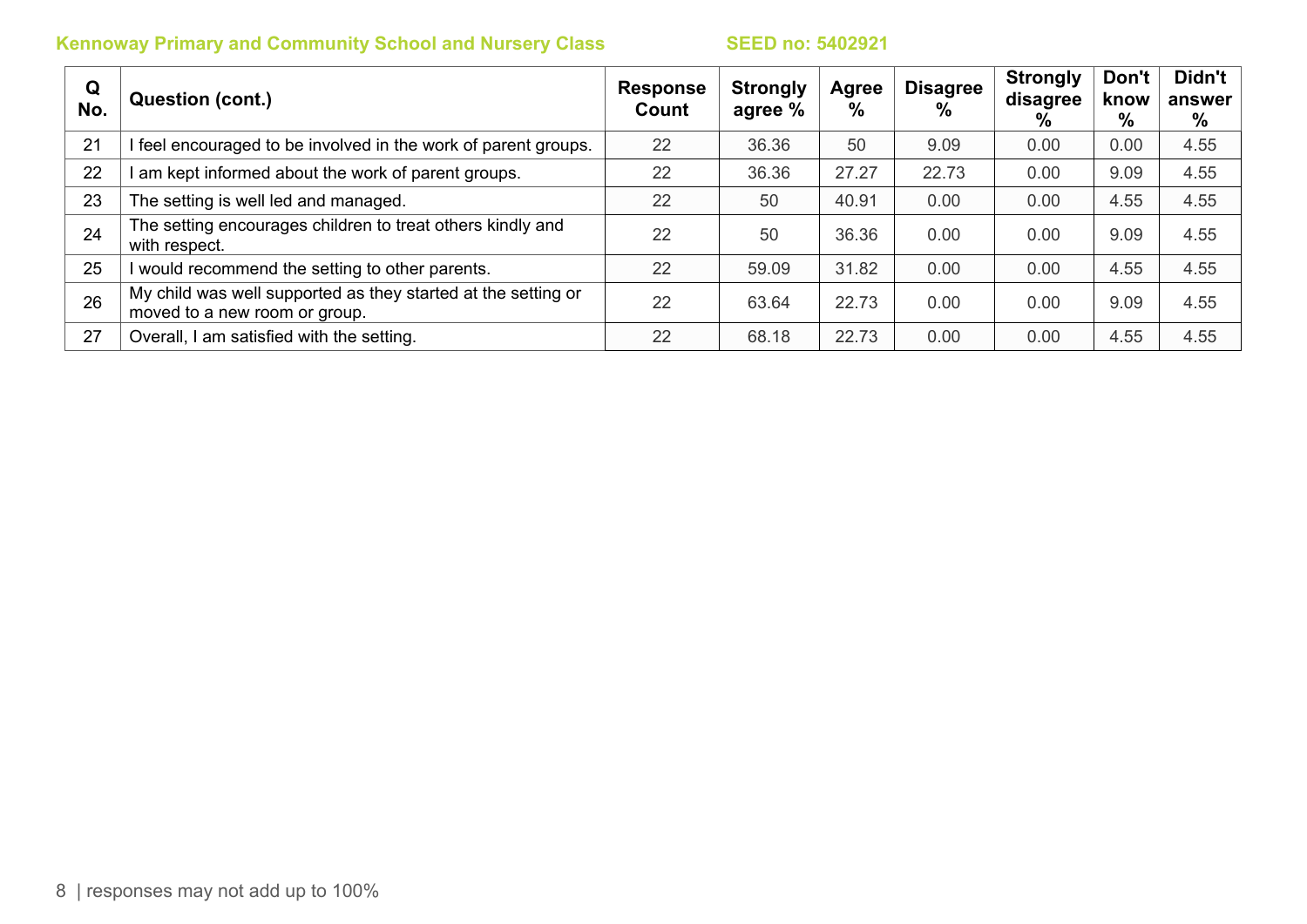### **03 Your experience by percentage chart (sharing)**



9 | responses may not add up to 100%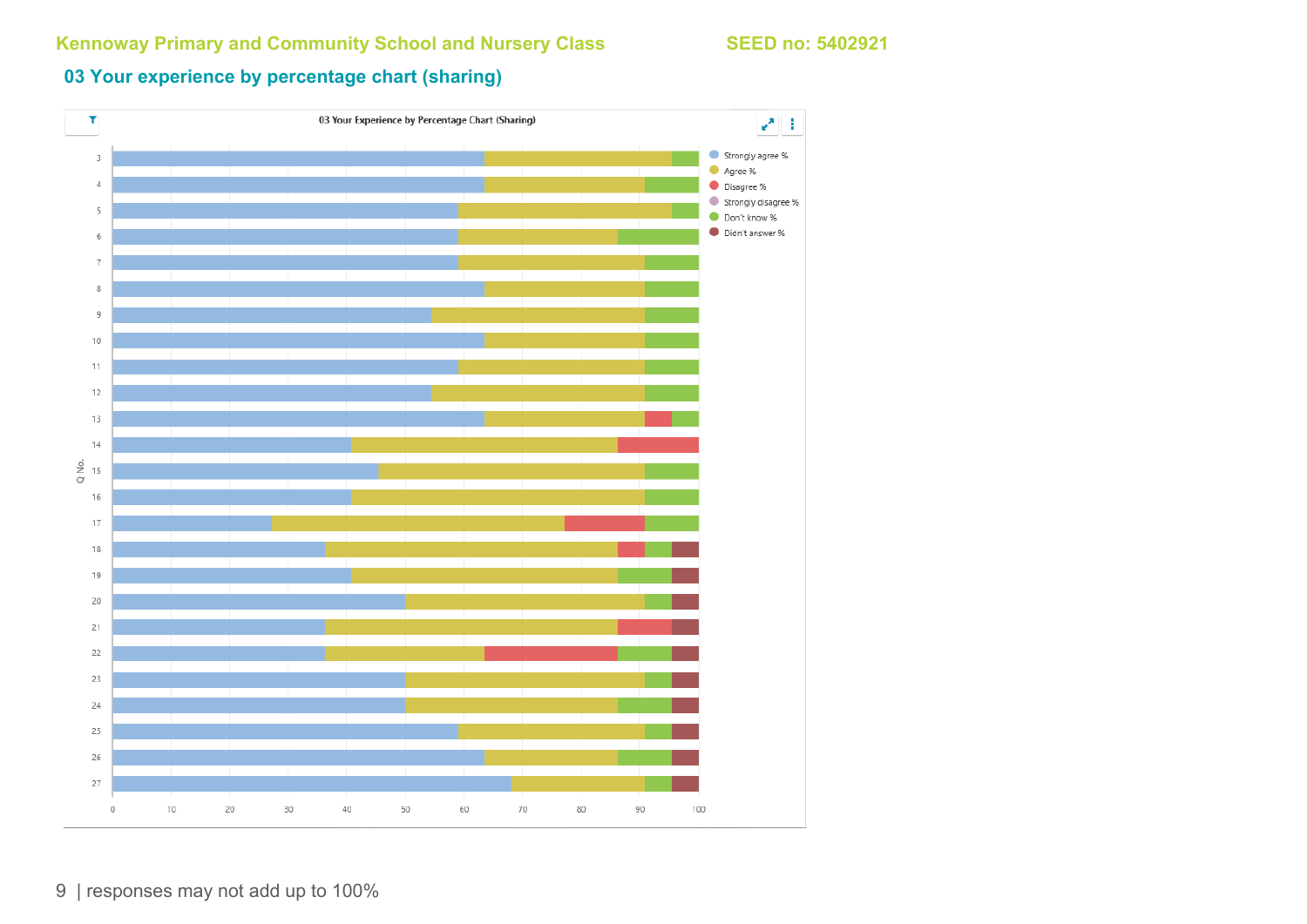# **Questionnaire for parents/carers of children in primary stages (04)**

| Q<br>No.       | Question                                                                                                                                       | <b>Response</b><br>Count | <b>Strongly</b><br>agree % | Agree<br>$\%$ | <b>Disagree</b><br>$\%$ | <b>Strongly</b><br>disagree<br>$\%$ | Don't<br>know<br>$\frac{0}{0}$ | Didn't<br>answer<br>$\frac{0}{0}$ |
|----------------|------------------------------------------------------------------------------------------------------------------------------------------------|--------------------------|----------------------------|---------------|-------------------------|-------------------------------------|--------------------------------|-----------------------------------|
| 4              | My child likes being at this school.                                                                                                           | 66                       | 51.52                      | 40.91         | 6.06                    | 1.52                                | 0.00                           | 0.00                              |
| 5              | Staff treat my child fairly and with respect.                                                                                                  | 66                       | 57.58                      | 37.88         | 0.00                    | 4.55                                | 0.00                           | 0.00                              |
| 6              | I feel that my child is safe at the school.                                                                                                    | 66                       | 45.45                      | 46.97         | 3.03                    | 3.03                                | 1.52                           | 0.00                              |
| $\overline{7}$ | The school helps my child to feel confident.                                                                                                   | 66                       | 45.45                      | 46.97         | 4.55                    | 3.03                                | 0.00                           | 0.00                              |
| 8              | I feel staff really know my child as an individual.                                                                                            | 66                       | 45.45                      | 43.94         | 3.03                    | 4.55                                | 3.03                           | 0.00                              |
| 9              | My child finds their learning activities hard enough.                                                                                          | 66                       | 28.79                      | 57.58         | 9.09                    | 0.00                                | 4.55                           | 0.00                              |
| 10             | My child receives the help he/she needs to do well.                                                                                            | 66                       | 36.36                      | 56.06         | 3.03                    | 3.03                                | 1.52                           | 0.00                              |
| 11             | My child is encouraged by the school to be healthy and take<br>regular exercise.                                                               | 66                       | 50                         | 46.97         | 1.52                    | 0.00                                | 1.52                           | 0.00                              |
| 12             | The school supports my child's emotional wellbeing.                                                                                            | 66                       | 33.33                      | 54.55         | 9.09                    | 1.52                                | 1.52                           | 0.00                              |
| 13             | My child is making good progress at the school.                                                                                                | 66                       | 45.45                      | 48.48         | 3.03                    | 1.52                                | 1.52                           | 0.00                              |
| 14             | I receive helpful, regular feedback about how my child is<br>learning and developing e.g. informal feedback, reports and<br>learning profiles. | 66                       | 43.94                      | 42.42         | 9.09                    | 4.55                                | 0.00                           | 0.00                              |
| 15             | The information I receive about how my child is doing reaches<br>me at the right time.                                                         | 66                       | 39.39                      | 43.94         | 10.61                   | 4.55                                | 1.52                           | 0.00                              |
| 16             | I understand how my child's progress is assessed.                                                                                              | 66                       | 33.33                      | 56.06         | 7.58                    | 0.00                                | 3.03                           | 0.00                              |
| 17             | The school gives me advice on how to support my child's<br>learning at home.                                                                   | 66                       | 33.33                      | 40.91         | 22.73                   | 0.00                                | 1.52                           | 1.52                              |
| 18             | The school organises activities where my child and I can learn<br>together.                                                                    | 66                       | 28.79                      | 46.97         | 19.7                    | 0.00                                | 4.55                           | 0.00                              |
| 19             | The school takes my views into account when making changes.                                                                                    | 66                       | 22.73                      | 48.48         | 12.12                   | 3.03                                | 13.64                          | 0.00                              |
| 20             | I feel comfortable approaching the school with questions,<br>suggestions and/or a problem.                                                     | 66                       | 43.94                      | 46.97         | 4.55                    | 3.03                                | 1.52                           | 0.00                              |
| 21             | I feel encouraged to be involved in the work of the Parent<br>Council and/or parent association.                                               | 66                       | 19.7                       | 43.94         | 13.64                   | 6.06                                | 13.64                          | 3.03                              |
| 22             | I am kept informed about the work of the Parent Council and/or<br>parent association.                                                          | 66                       | 19.7                       | 46.97         | 13.64                   | 9.09                                | 7.58                           | 3.03                              |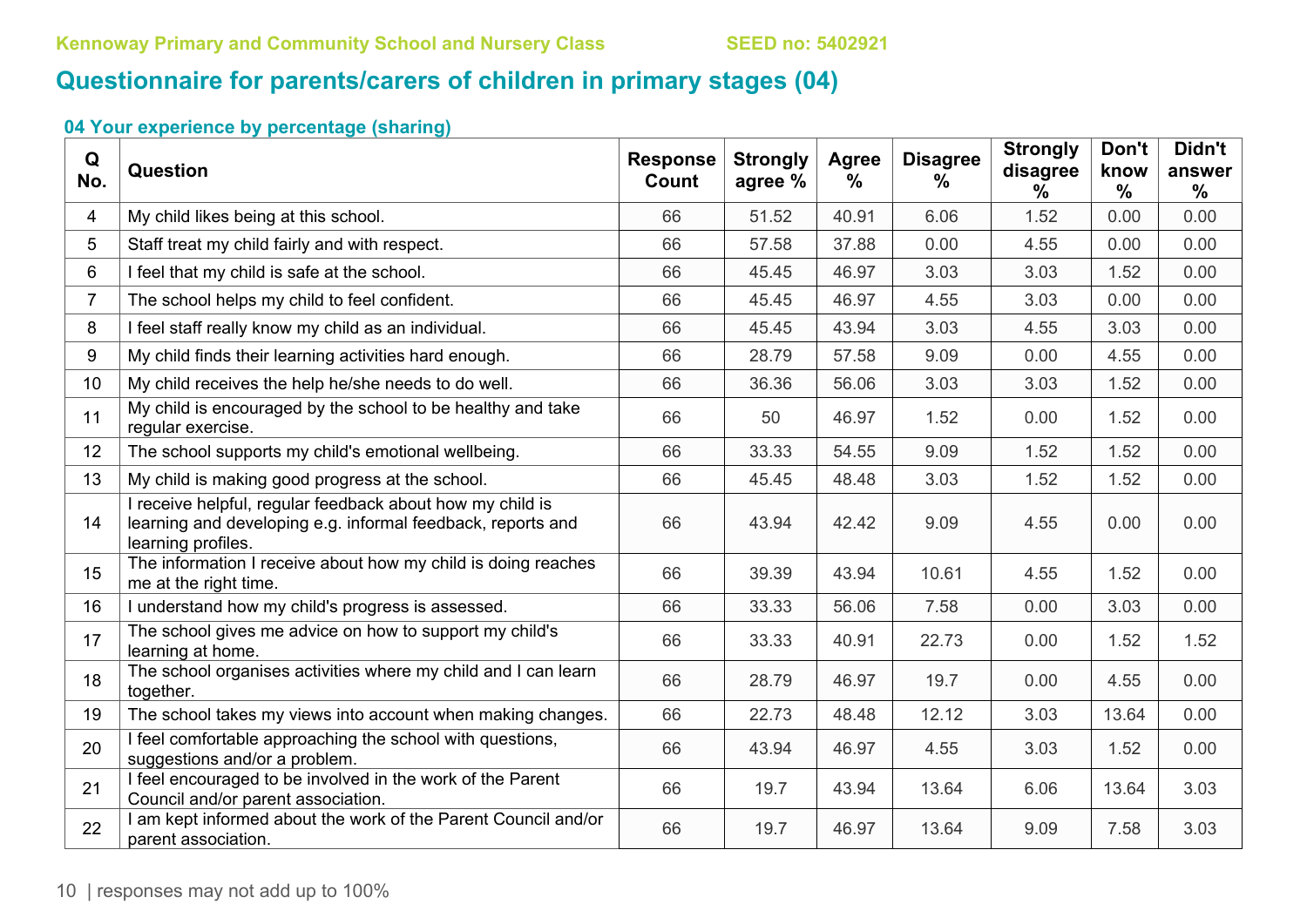| Q<br>No. | <b>Question (cont.)</b>                                      | <b>Response</b><br>Count | <b>Strongly</b><br>agree % | Agree<br>$\%$ | <b>Disagree</b><br>$\frac{0}{0}$ | <b>Strongly</b><br>disagree<br>% | Don't<br>know<br>% | Didn't<br>answer<br>% |
|----------|--------------------------------------------------------------|--------------------------|----------------------------|---------------|----------------------------------|----------------------------------|--------------------|-----------------------|
| 23       | I am satisfied with the quality of teaching in the school.   | 66                       | 53.03                      | 39.39         | 3.03                             | 1.52                             | .52                | 1.52                  |
| 24       | The school is well led and managed.                          | 66                       | 51.52                      | 36.36         | 4.55                             | 1.52                             | 3.03               | 3.03                  |
| 25       | The school encourages children to treat others with respect. | 66                       | 43.94                      | 42.42         | 10.61                            | 1.52                             | 0.00               | 1.52                  |
| 26       | I would recommend the school to other parents.               | 66                       | 51.52                      | 36.36         | 3.03                             | 3.03                             | 4.55               | 1.52                  |
| 27       | Overall, I am satisfied with the school.                     | 66                       | 50                         | 39.39         | 6.06                             | 1.52                             | 0.00               | 3.03                  |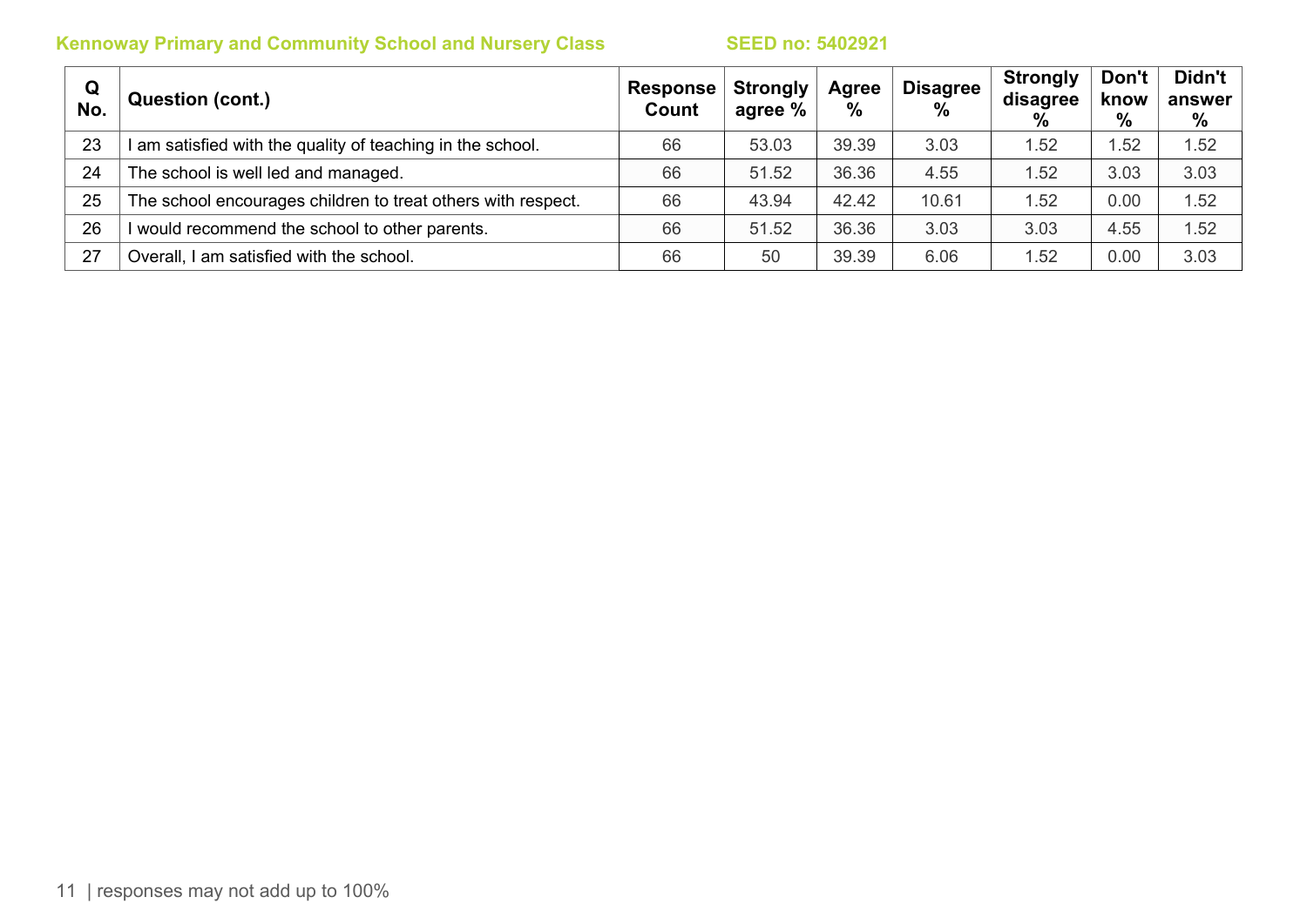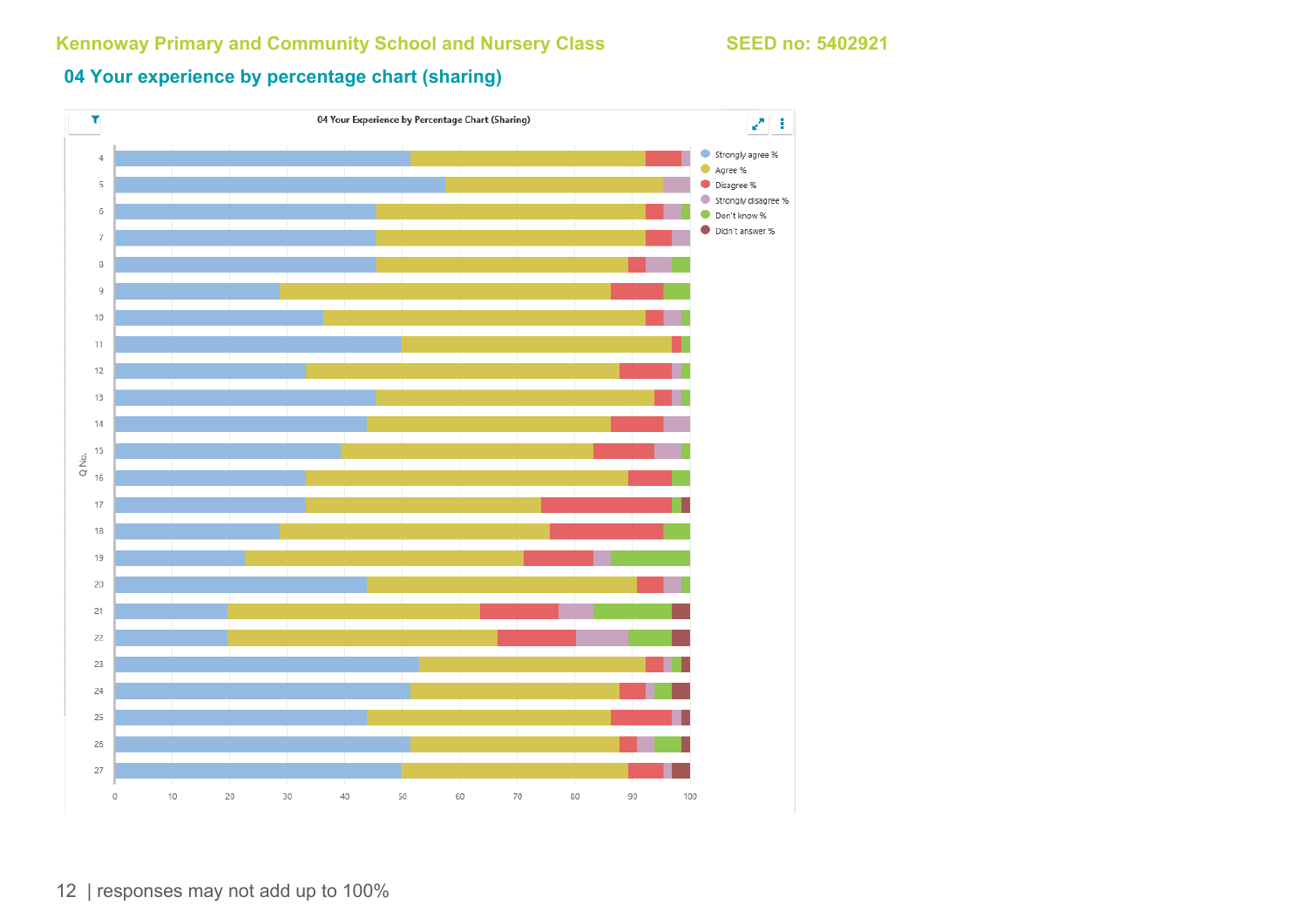### **04 Your experience by percentage (sharing) bullying**

| No. | Question                                 | <b>Response</b><br>Count | <b>Strongly</b><br>%<br>agree | Agree<br>% | <b>Disagree</b><br>$\%$ | <b>Strongly</b><br>disagree % | <b>Never</b><br>experienced % | Didn't<br>℅<br>answer |
|-----|------------------------------------------|--------------------------|-------------------------------|------------|-------------------------|-------------------------------|-------------------------------|-----------------------|
| 28  | The school deals well with any bullying. | 66                       | 19.1                          | 34.85      | 16.67                   | 9.09                          | 18.18                         | .52                   |

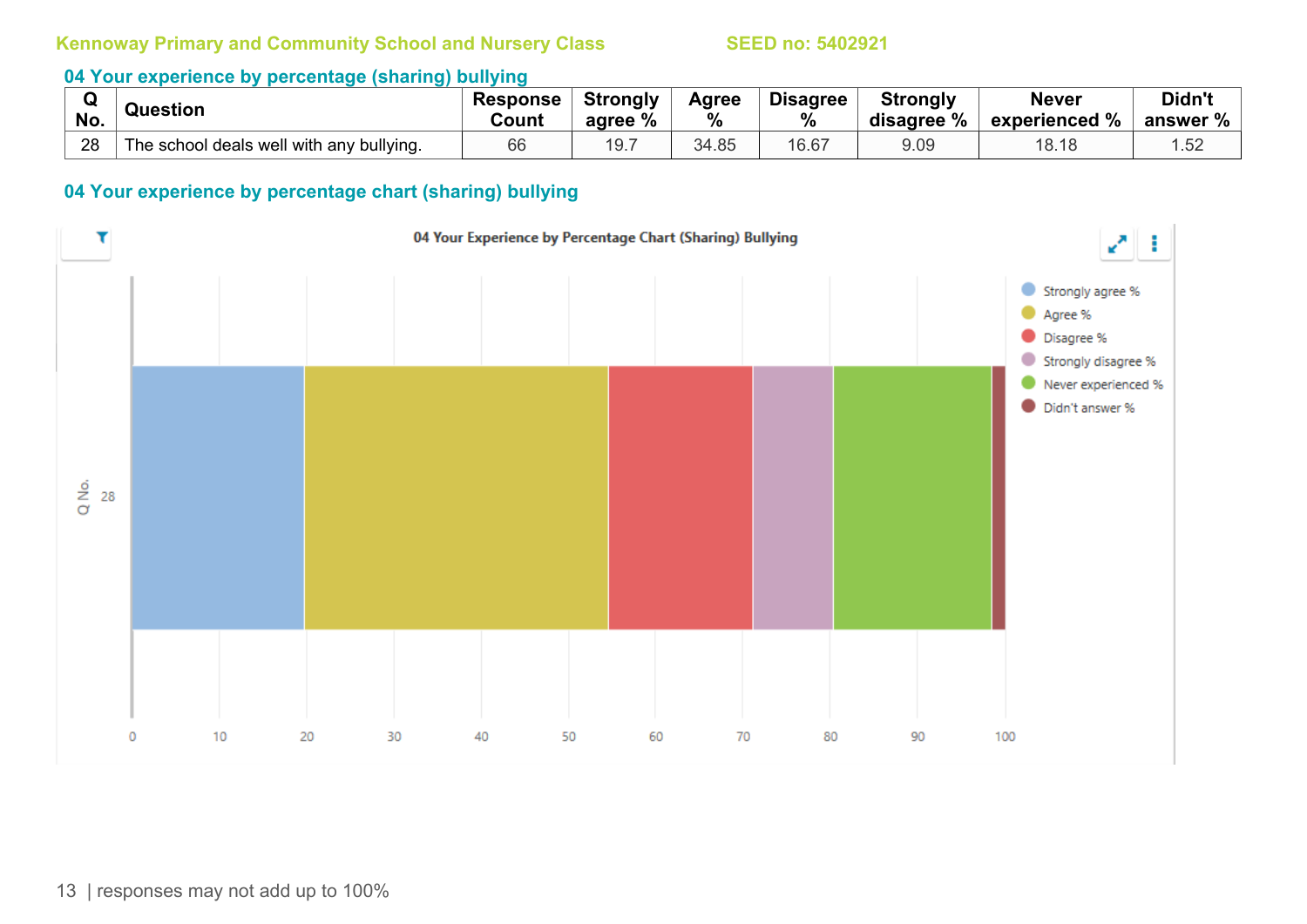# **Questionnaire for partners with the school (06)**

### **06 Your experience by percentage (sharing)**

| Q<br>No.       | <b>Question</b>                                                                                                                                                      | <b>Response</b><br><b>Count</b> | <b>Strongly</b><br>agree % | <b>Agree</b><br>$\frac{0}{0}$ | <b>Disagree</b><br>$\frac{0}{0}$ | <b>Strongly</b><br>disagree<br>$\frac{0}{0}$ | Don't<br>know<br>$\frac{0}{0}$ | N/A<br>$\frac{0}{0}$ | Didn't<br>answer<br>$\frac{0}{0}$ |
|----------------|----------------------------------------------------------------------------------------------------------------------------------------------------------------------|---------------------------------|----------------------------|-------------------------------|----------------------------------|----------------------------------------------|--------------------------------|----------------------|-----------------------------------|
| 3              | My service/organisation works in partnership with<br>the school on a regular basis.                                                                                  | 10                              | 70                         | 20                            | 0.00                             | 0.00                                         | 10                             | 0.00                 | 0.00                              |
| $\overline{4}$ | We are aware of the school's procedures for<br>reporting child protection and safeguarding<br>concerns.                                                              | 10                              | 40                         | 50                            | 0.00                             | 0.00                                         | 10                             | 0.00                 | 0.00                              |
| 5              | My service/organisation has a clear understanding<br>of the school's strategies for raising attainment for<br>all.                                                   | $\sf X$                         | $\mathsf X$                | $\sf X$                       | $\sf X$                          | X                                            | X                              | $\sf X$              | $\mathsf{X}$                      |
| 6              | There are effective arrangements in place for jointly<br>planning provision with the school.                                                                         | 10                              | 60                         | 30                            | 0.00                             | 0.00                                         | 10                             | 0.00                 | 0.00                              |
| $\overline{7}$ | There are effective arrangements for jointly<br>delivering provision with the school.                                                                                | 10                              | 60                         | 30                            | 0.00                             | 0.00                                         | 10                             | 0.00                 | 0.00                              |
| 8              | My service/organisation is involved in the school's<br>self-evaluation of our joint work.                                                                            | X                               | X                          | $\sf X$                       | $\chi$                           | $\chi$                                       | X                              | X                    | X                                 |
| 9              | Roles and responsibilities are clearly defined within<br>the partnership.                                                                                            | 10                              | 70                         | 20                            | 0.00                             | 0.00                                         | 10                             | 0.00                 | 0.00                              |
| 10             | Effective arrangements are in place to evaluate the<br>impact of our partnership working.                                                                            | 10                              | 50                         | 40                            | 0.00                             | 0.00                                         | 10                             | 0.00                 | 0.00                              |
| 11             | My service/organisation is kept up to date with<br>changes in the school which may affect the<br>services we deliver.                                                | 10                              | 40                         | 40                            | 0.00                             | 0.00                                         | 20                             | 0.00                 | 0.00                              |
| 12             | The school provides my service/organisation with<br>relevant information about the needs of children<br>and young people.                                            | 10                              | 70                         | 20                            | 0.00                             | 0.00                                         | 10                             | 0.00                 | 0.00                              |
| 13             | Arrangements are in place to support my<br>service/organisation to share relevant information<br>about the progress of children and young people<br>with the school. | 10                              | 60                         | 30                            | 0.00                             | 0.00                                         | 10                             | 0.00                 | 0.00                              |
| 14             | The school values the contribution made by my<br>service/organisation.                                                                                               | 10                              | 80                         | 10                            | 0.00                             | 0.00                                         | 10                             | 0.00                 | 0.00                              |
| 15             | The school actively promotes my<br>service/organisation to potential users, as<br>appropriate.                                                                       | 10                              | 80                         | 10                            | 0.00                             | 0.00                                         | 10                             | 0.00                 | 0.00                              |

14 | responses may not add up to 100%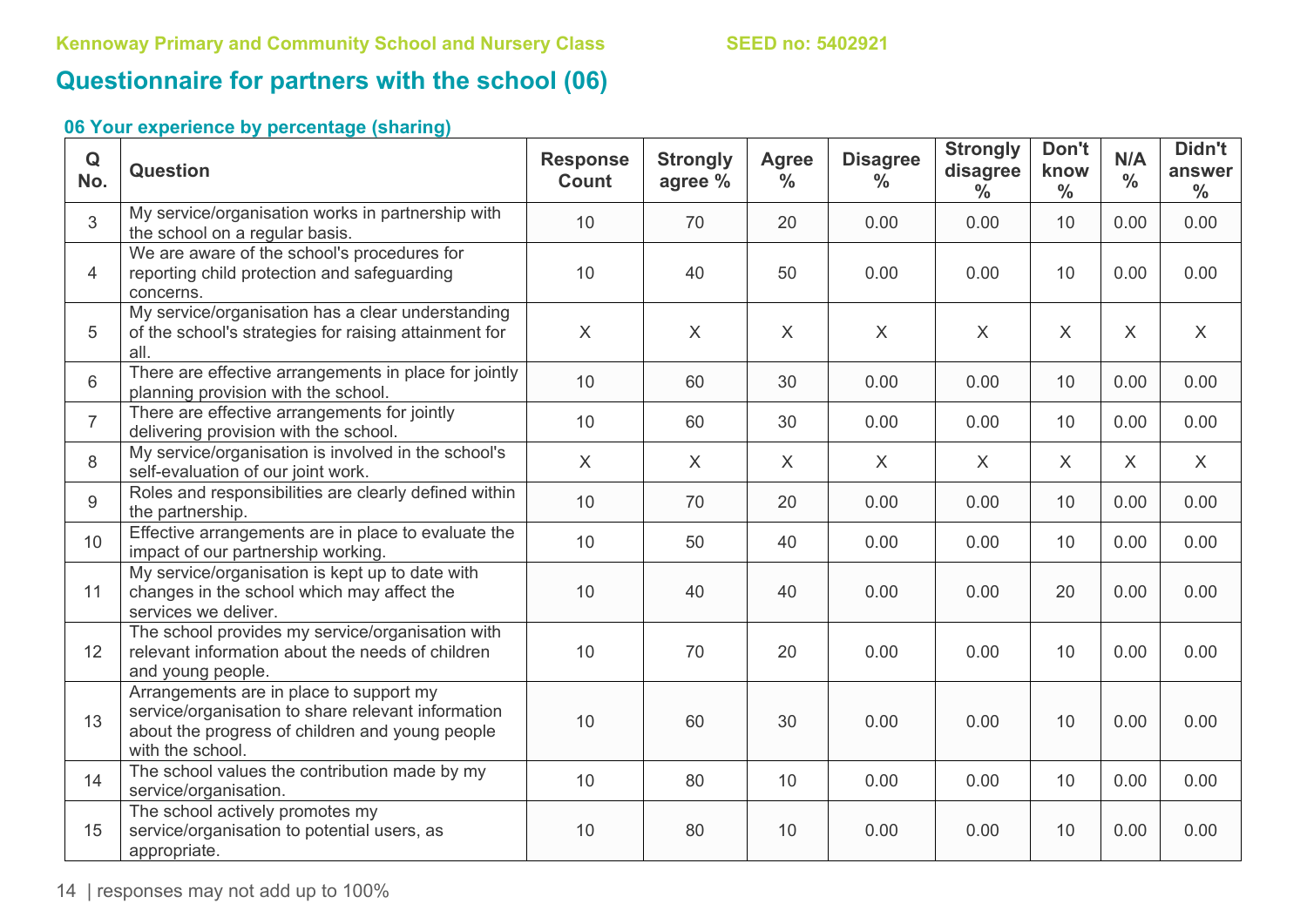| Q<br>No. | <b>Question (cont.)</b>                                                                                                     | <b>Response</b><br>Count | <b>Strongly</b><br>agree % | Agree<br>$\frac{0}{0}$ | <b>Disagree</b><br>$\frac{9}{6}$ | <b>Strongly</b><br>disagree<br>$\%$ | Don't<br>know<br>$\%$ | N/A<br>$\frac{0}{0}$ | Didn't<br>answer<br>$\frac{0}{0}$ |
|----------|-----------------------------------------------------------------------------------------------------------------------------|--------------------------|----------------------------|------------------------|----------------------------------|-------------------------------------|-----------------------|----------------------|-----------------------------------|
| 16       | There are opportunities to network, share practice<br>and participate in joint training and development<br>with the school. | 10                       | 50                         | 30                     | 0.00                             | 0.00                                | 20                    | 0.00                 | 0.00                              |
| 17       | My service/organisation has a clear understanding<br>of the social, cultural and economic context of the<br>school.         | 10                       | 90                         | 0.00                   | 0.00                             | 0.00                                | 10                    | 0.00                 | 0.00                              |
| 18       | Overall, partnership working with the school works<br>well.                                                                 | 10                       | 90                         | 0.00                   | 0.00                             | 0.00                                | 10                    | 0.00                 | 0.00                              |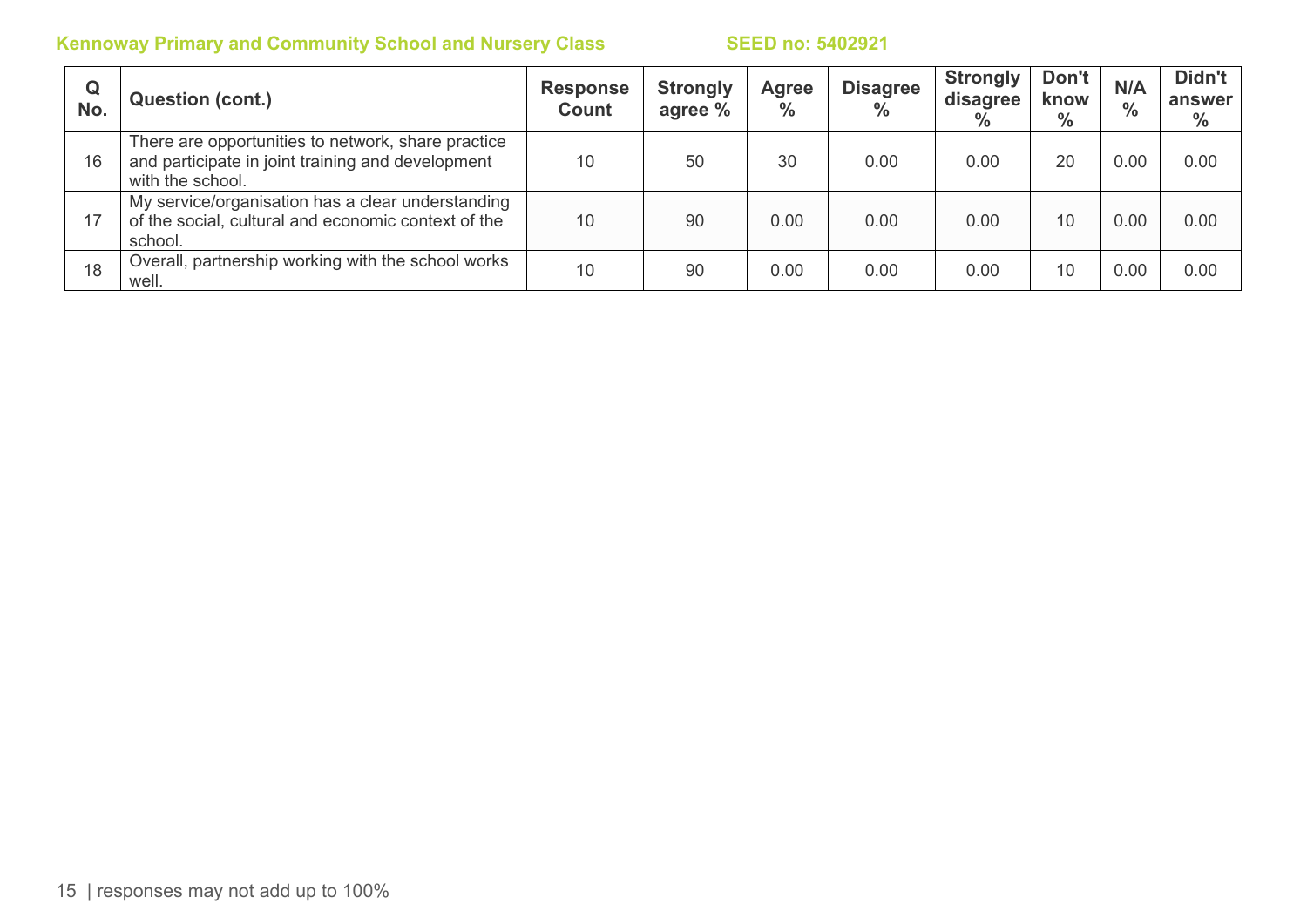### **06 Your experience by percentage chart (sharing)**



16 | responses may not add up to 100%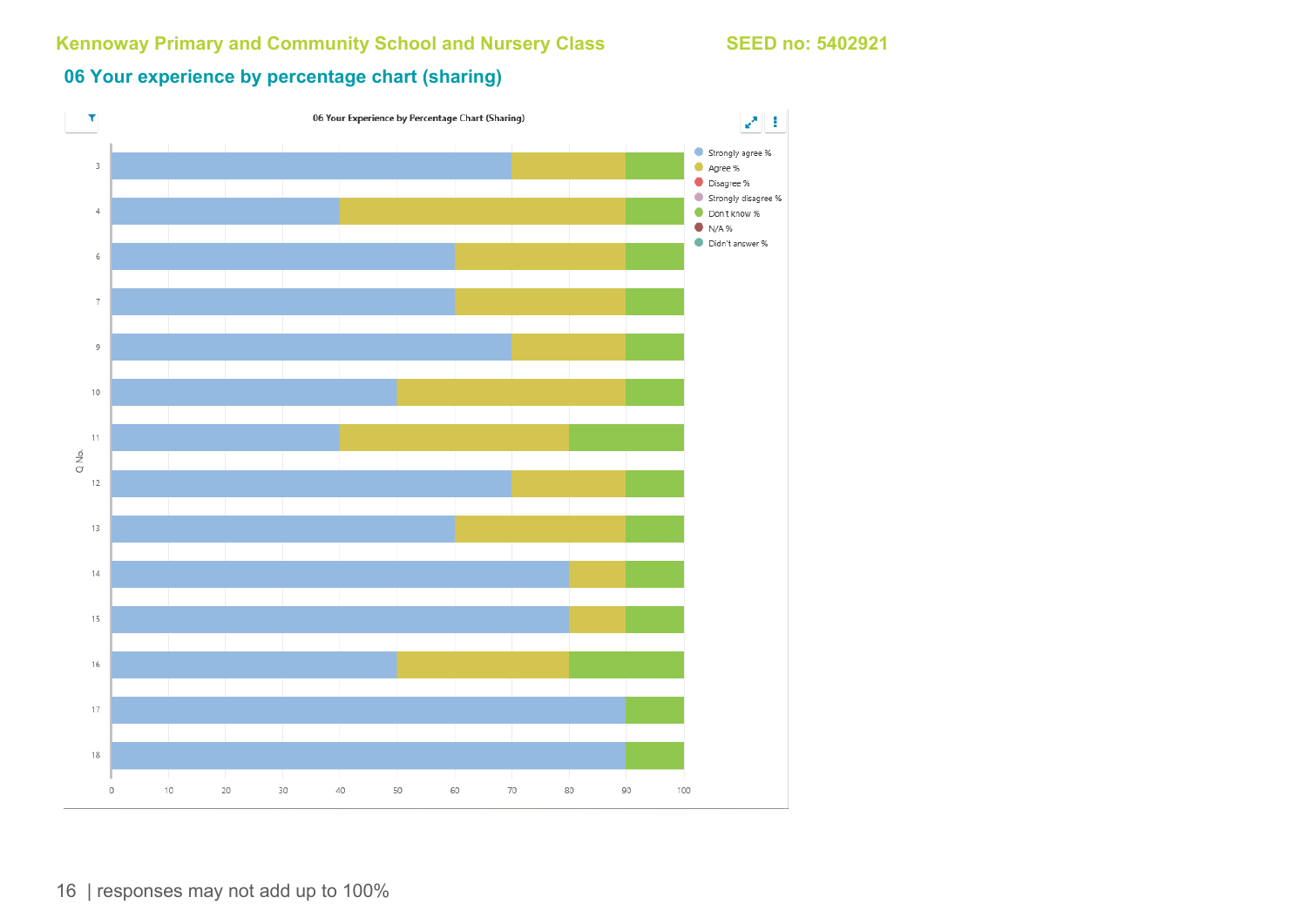# **Questionnaire for early learning and childcare staff (08)**

| Q<br>No.       | <b>Question</b>                                                                                            | <b>Response</b><br>Count | <b>Strongly</b><br>agree % | <b>Agree</b><br>$\%$ | <b>Disagree</b><br>$\frac{0}{0}$ | <b>Strongly</b><br>disagree<br>$\frac{0}{0}$ | Don't<br>know<br>$\frac{0}{0}$ | N/A<br>$\frac{0}{0}$ | Didn't<br>answer<br>$\frac{0}{0}$ |
|----------------|------------------------------------------------------------------------------------------------------------|--------------------------|----------------------------|----------------------|----------------------------------|----------------------------------------------|--------------------------------|----------------------|-----------------------------------|
| $\overline{2}$ | I find it rewarding to be a member of staff at this<br>setting.                                            | 12                       | 83.33                      | 8.33                 | 0.00                             | 0.00                                         | 8.33                           | 0.00                 | 0.00                              |
| 3              | feel a valued part of the setting's community.                                                             | 12                       | 75                         | 16.67                | 0.00                             | 0.00                                         | 8.33                           | 0.00                 | 0.00                              |
| $\overline{4}$ | am encouraged to learn and share practice with<br>colleagues from other settings.                          | 12                       | 50                         | 41.67                | 0.00                             | 0.00                                         | 8.33                           | 0.00                 | 0.00                              |
| 5              | am given the opportunity to learn and share practice<br>with colleagues from other settings.               | 12                       | 41.67                      | 50                   | 0.00                             | 0.00                                         | 8.33                           | 0.00                 | 0.00                              |
| $6\phantom{1}$ | I have a clear understanding of the social, cultural<br>and economic context of the setting.               | 12                       | 41.67                      | 50                   | 0.00                             | 0.00                                         | 8.33                           | 0.00                 | 0.00                              |
| $\overline{7}$ | I feel appropriately supported by the setting to<br>undertake my role.                                     | 12                       | 83.33                      | 8.33                 | 0.00                             | 0.00                                         | 8.33                           | 0.00                 | 0.00                              |
| 8              | am supported to engage in professional learning.                                                           | 12                       | 75                         | 16.67                | 0.00                             | 0.00                                         | 8.33                           | 0.00                 | 0.00                              |
| 9              | My professional learning enables me to reflect on<br>and improve my practice.                              | 12                       | 83.33                      | 8.33                 | 0.00                             | 0.00                                         | 8.33                           | 0.00                 | 0.00                              |
| 10             | I have regular opportunities to undertake leadership<br>roles.                                             | 12                       | 83.33                      | 0.00                 | 0.00                             | 0.00                                         | 8.33                           | 8.33                 | 0.00                              |
| 11             | have opportunities to be involved in agreeing<br>priorities for the setting.                               | 12                       | 58.33                      | 33.33                | 0.00                             | 0.00                                         | 8.33                           | 0.00                 | 0.00                              |
| 12             | am actively involved in the setting's ongoing self-<br>evaluation.                                         | 12                       | 83.33                      | 8.33                 | 0.00                             | 0.00                                         | 8.33                           | 0.00                 | 0.00                              |
| 13             | My professional standards are used to support<br>professional reflection and learning.                     | 12                       | 58.33                      | 33.33                | 0.00                             | 0.00                                         | 8.33                           | 0.00                 | 0.00                              |
| 14             | use information, including data, effectively to identify<br>and reduce inequalities in childrens outcomes. | 12                       | 75                         | 16.67                | 0.00                             | 0.00                                         | 8.33                           | 0.00                 | 0.00                              |
| 15             | understand how to apply the setting's procedures<br>relating to child protection and safeguarding.         | 12                       | 91.67                      | 0.00                 | 0.00                             | 0.00                                         | 8.33                           | 0.00                 | 0.00                              |
| 16             | The setting's vision and values underpins my work.                                                         | 12                       | 91.67                      | 0.00                 | 0.00                             | 0.00                                         | 8.33                           | 0.00                 | 0.00                              |
| 17             | Staff treat all children fairly and with respect.                                                          | 12                       | 83.33                      | 8.33                 | 0.00                             | 0.00                                         | 8.33                           | 0.00                 | 0.00                              |
| 18             | Colleagues treat each other with respect.                                                                  | 12                       | 75                         | 16.67                | 0.00                             | 0.00                                         | 8.33                           | 0.00                 | 0.00                              |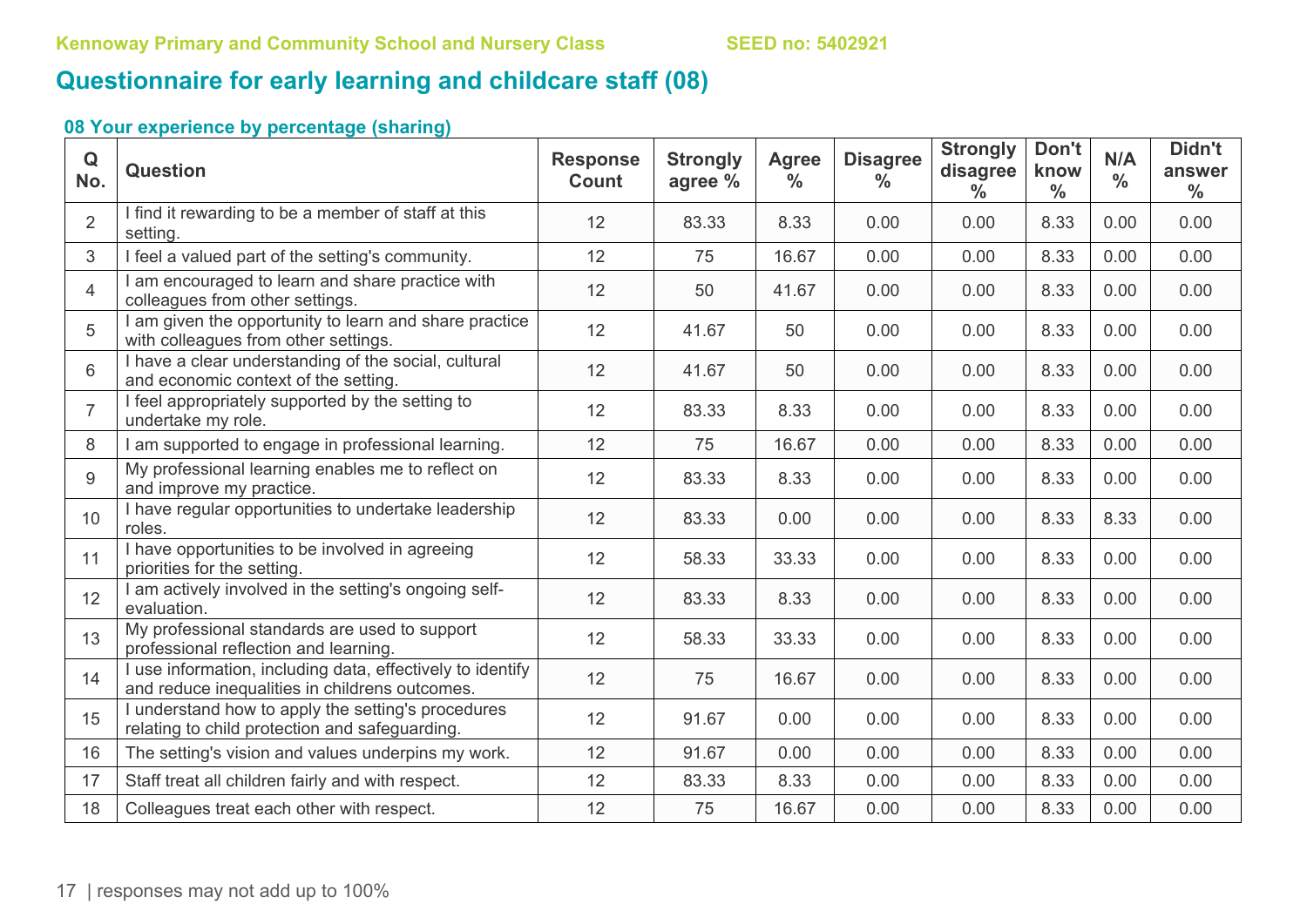| Q<br>No. | <b>Question (cont.)</b>                                                                                                                           | <b>Response</b><br>Count | <b>Strongly</b><br>agree % | <b>Agree</b><br>$\frac{0}{0}$ | <b>Disagree</b><br>$\frac{0}{0}$ | <b>Strongly</b><br>disagree<br>$\frac{0}{0}$ | Don't<br>know<br>$\frac{0}{0}$ | N/A<br>$\frac{0}{0}$ | Didn't<br>answer<br>$\frac{0}{0}$ |
|----------|---------------------------------------------------------------------------------------------------------------------------------------------------|--------------------------|----------------------------|-------------------------------|----------------------------------|----------------------------------------------|--------------------------------|----------------------|-----------------------------------|
| 19       | Children are encouraged and supported to treat<br>others with respect.                                                                            | 12                       | 91.67                      | 0.00                          | 0.00                             | 0.00                                         | 8.33                           | 0.00                 | 0.00                              |
| 20       | Staff and parents treat each other with respect.                                                                                                  | 12                       | 66.67                      | 25                            | 0.00                             | 0.00                                         | 8.33                           | 0.00                 | 0.00                              |
| 21       | Staff work well to understand and support children's<br>behaviour.                                                                                | 12                       | 83.33                      | 8.33                          | 0.00                             | 0.00                                         | 8.33                           | 0.00                 | 0.00                              |
| 22       | Staff at all levels within the setting communicate<br>effectively with each other.                                                                | 12                       | 41.67                      | 50                            | 0.00                             | 0.00                                         | 8.33                           | 0.00                 | 0.00                              |
| 23       | The setting's arrangements for engaging parents in<br>their child's learning are effective.                                                       | 12                       | 58.33                      | 33.33                         | 0.00                             | 0.00                                         | 8.33                           | 0.00                 | 0.00                              |
| 24       | The setting is well led and managed.                                                                                                              | 12                       | 91.67                      | 0.00                          | 0.00                             | 0.00                                         | 8.33                           | 0.00                 | 0.00                              |
| 25       | Collaborative working across the setting is effective<br>in taking forward improvement.                                                           | 12                       | 75                         | 16.67                         | 0.00                             | 0.00                                         | 8.33                           | 0.00                 | 0.00                              |
| 26       | Children are engaged in their learning.                                                                                                           | 12                       | 75                         | 16.67                         | 0.00                             | 0.00                                         | 8.33                           | 0.00                 | 0.00                              |
| 27       | Children are provided with experiences which meet<br>their learning and development needs.                                                        | 12                       | 91.67                      | 0.00                          | 0.00                             | 0.00                                         | 8.33                           | 0.00                 | 0.00                              |
| 28       | Children are involved in talking about and planning<br>their learning.                                                                            | 12                       | 66.67                      | 25                            | 0.00                             | 0.00                                         | 8.33                           | 0.00                 | 0.00                              |
| 29       | Children have the opportunity to lead their learning.                                                                                             | 12                       | 83.33                      | 8.33                          | 0.00                             | 0.00                                         | 8.33                           | 0.00                 | 0.00                              |
| 30       | I receive appropriate support for the planning and<br>assessment of children's learning and development.                                          | 12                       | 66.67                      | 25                            | 0.00                             | 0.00                                         | 8.33                           | 0.00                 | 0.00                              |
| 31       | The setting has effective strategies to support<br>children with their learning and development,<br>including those requiring additional support. | 12                       | 91.67                      | 0.00                          | 0.00                             | 0.00                                         | 8.33                           | 0.00                 | 0.00                              |
| 32       | Staff have a shared understanding of how young<br>children develop early language and mathematical<br>skills.                                     | 12                       | 75                         | 16.67                         | 0.00                             | 0.00                                         | 8.33                           | 0.00                 | 0.00                              |
| 33       | Staff have a shared understanding of their<br>'responsibility of all' in relation to health and<br>wellbeing.                                     | 12                       | 91.67                      | 0.00                          | 0.00                             | 0.00                                         | 8.33                           | 0.00                 | 0.00                              |
| 34       | I have regular opportunities to help shape the<br>curriculum through discussions with colleagues,<br>parents and partners.                        | 12                       | 50                         | 41.67                         | 0.00                             | 0.00                                         | 8.33                           | 0.00                 | 0.00                              |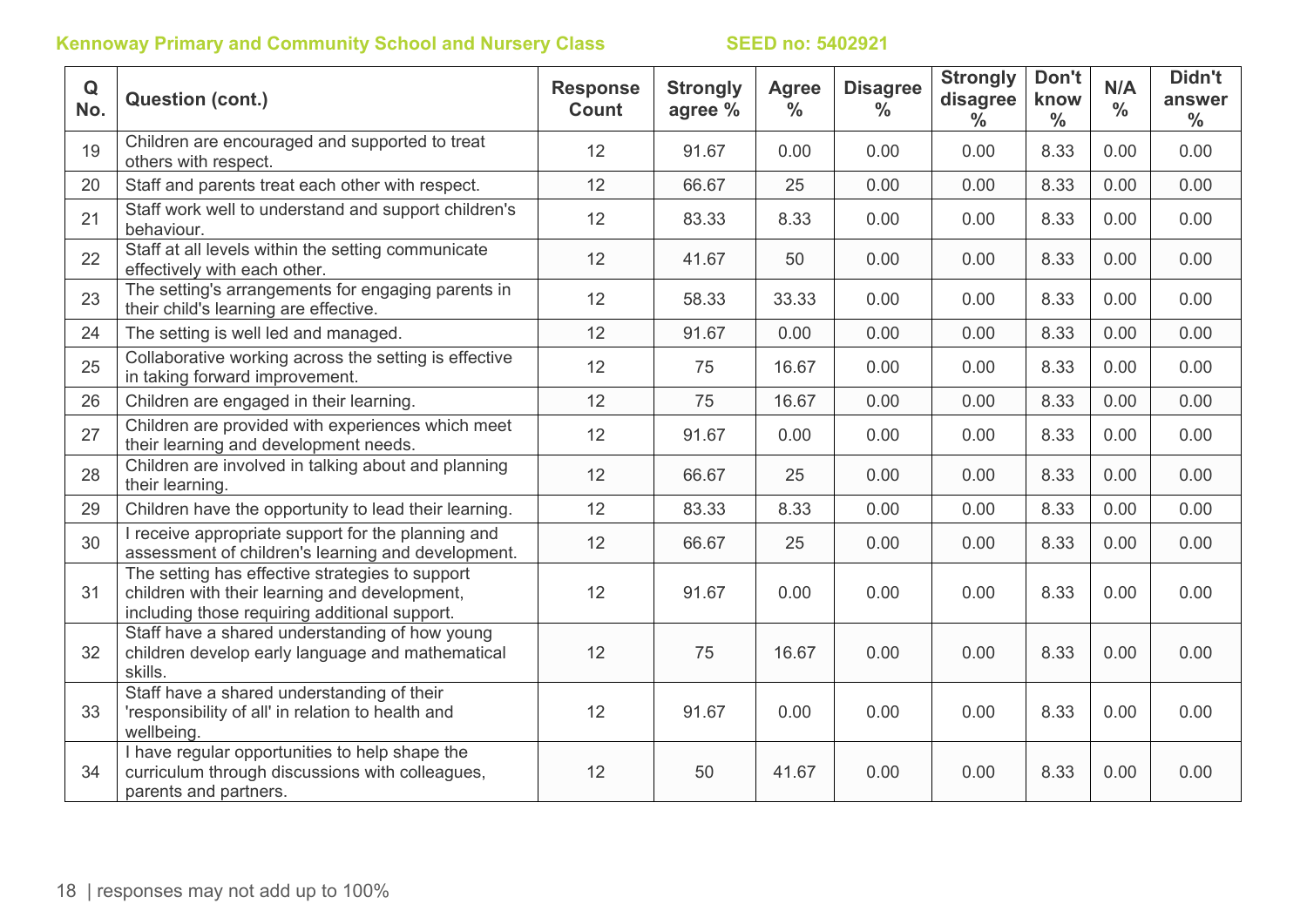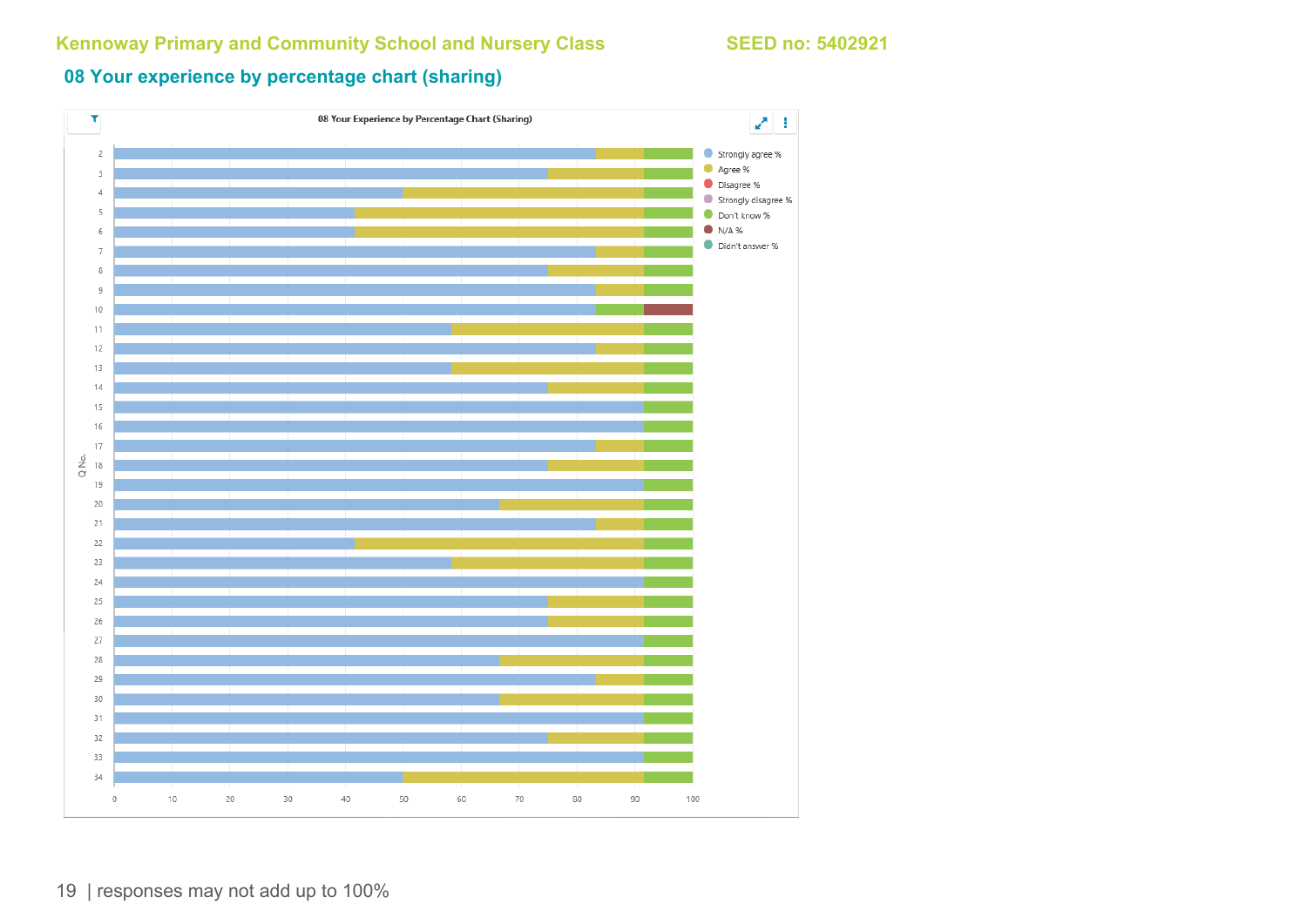# **Questionnaire for school teachers (10)**

| Q<br>No.        | Question                                                                                                                            | <b>Response</b><br>Count | <b>Strongly</b><br>agree % | Agree<br>$\%$ | <b>Disagree</b><br>% | <b>Strongly</b><br>disagree<br>$\%$ | Don't<br>know<br>$\frac{0}{0}$ | N/A<br>$\frac{0}{0}$ | Didn't<br>answer<br>$\frac{0}{0}$ |
|-----------------|-------------------------------------------------------------------------------------------------------------------------------------|--------------------------|----------------------------|---------------|----------------------|-------------------------------------|--------------------------------|----------------------|-----------------------------------|
| $\overline{2}$  | I find it rewarding to be a member of staff at this<br>school.                                                                      | 22                       | 45.45                      | 50            | 0.00                 | 0.00                                | 4.55                           | 0.00                 | 0.00                              |
| 3               | I feel a valued part of the school's community.                                                                                     | 22                       | 45.45                      | 50            | 0.00                 | 0.00                                | 4.55                           | 0.00                 | 0.00                              |
| $\overline{4}$  | I am encouraged to learn and share practice with<br>colleagues from other schools.                                                  | 22                       | 54.55                      | 40.91         | 0.00                 | 0.00                                | 4.55                           | 0.00                 | 0.00                              |
| 5               | I am given the opportunity to learn and share practice<br>with colleagues from other schools.                                       | 22                       | 50                         | 45.45         | 0.00                 | 0.00                                | 4.55                           | 0.00                 | 0.00                              |
| 6               | I have a clear understanding of the social, cultural and<br>economic context of the school.                                         | 22                       | 63.64                      | 31.82         | 0.00                 | 0.00                                | 4.55                           | 0.00                 | 0.00                              |
| $\overline{7}$  | I feel appropriately supported by the school to<br>undertake my role.                                                               | 22                       | 40.91                      | 45.45         | 0.00                 | 0.00                                | 13.64                          | 0.00                 | 0.00                              |
| 8               | I am supported to engage in professional learning.                                                                                  | 22                       | 63.64                      | 31.82         | 0.00                 | 0.00                                | 4.55                           | 0.00                 | 0.00                              |
| 9               | My professional learning enables me to reflect on and<br>improve my practice.                                                       | 22                       | 63.64                      | 31.82         | 0.00                 | 0.00                                | 4.55                           | 0.00                 | 0.00                              |
| 10 <sup>1</sup> | I have regular opportunities to undertake leadership<br>roles.                                                                      | 22                       | 54.55                      | 36.36         | 0.00                 | 0.00                                | 9.09                           | 0.00                 | 0.00                              |
| 11              | I have opportunities to be involved in agreeing<br>priorities for the school.                                                       | 22                       | 72.73                      | 18.18         | 0.00                 | 0.00                                | 4.55                           | 4.55                 | 0.00                              |
| 12              | I am actively involved in the school's ongoing self-<br>evaluation.                                                                 | 22                       | 72.73                      | 22.73         | 0.00                 | 0.00                                | 4.55                           | 0.00                 | 0.00                              |
| 13              | GTCS standards are used to support professional<br>dialogue.                                                                        | 22                       | 45.45                      | 45.45         | 0.00                 | 0.00                                | 9.09                           | 0.00                 | 0.00                              |
| 14              | I use information, including data, effectively to identify<br>and reduce inequalities in children's and young<br>people's outcomes. | 22                       | 50                         | 45.45         | 0.00                 | 0.00                                | 4.55                           | 0.00                 | 0.00                              |
| 15              | I understand how to apply the school's procedures<br>relating to child protection and safeguarding.                                 | 22                       | 63.64                      | 31.82         | 0.00                 | 0.00                                | 4.55                           | 0.00                 | 0.00                              |
| 16              | The school's vision and values underpins my work.                                                                                   | 22                       | 63.64                      | 31.82         | 0.00                 | 0.00                                | 4.55                           | 0.00                 | 0.00                              |
| 17              | Staff treat all children and young people fairly and with<br>respect.                                                               | 22                       | 68.18                      | 27.27         | 0.00                 | 0.00                                | 4.55                           | 0.00                 | 0.00                              |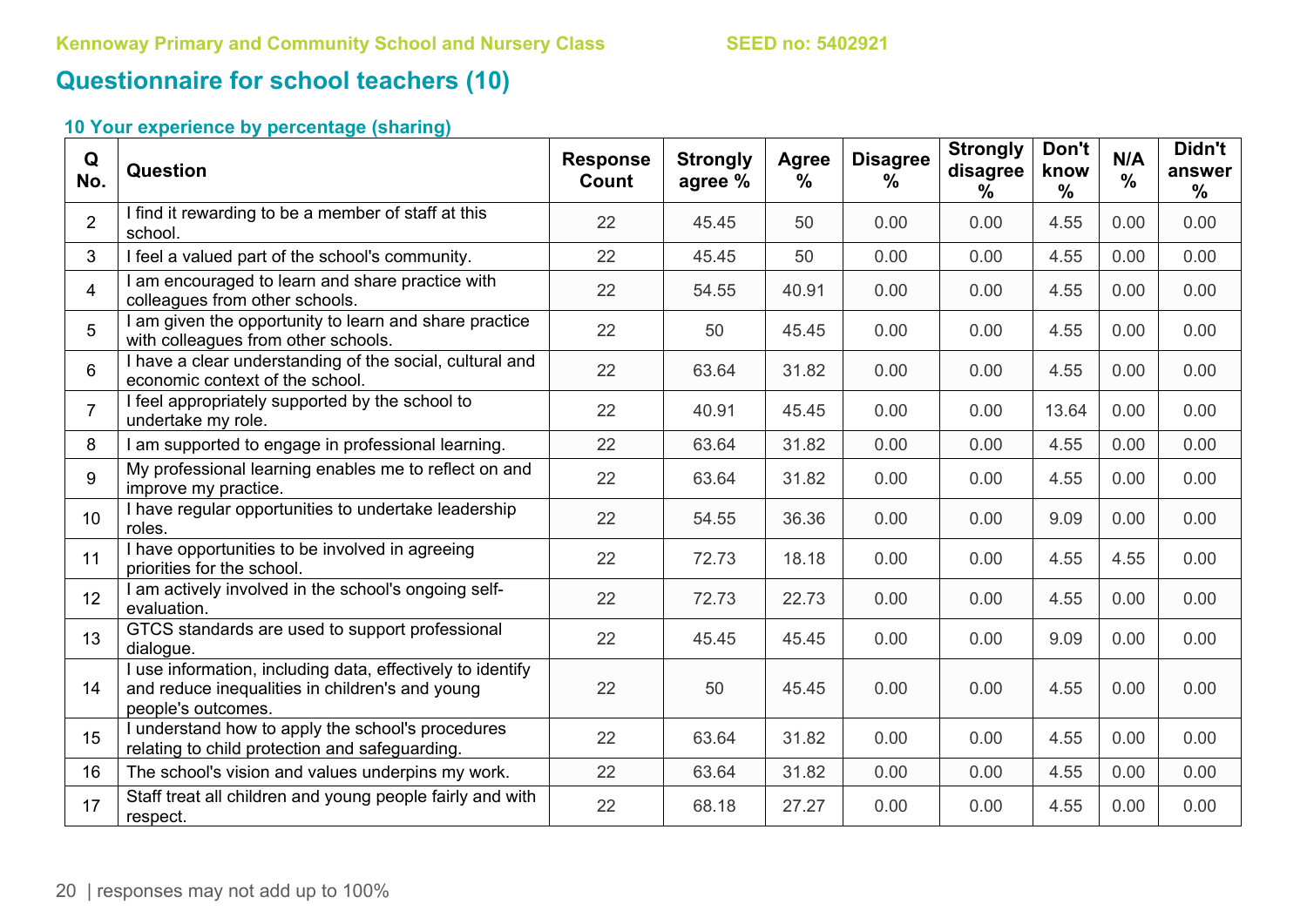| Q<br>No. | <b>Question (cont.)</b>                                                                                                                           | <b>Response</b><br>Count | <b>Strongly</b><br>agree % | <b>Agree</b><br>$\%$ | <b>Disagree</b><br>$\%$ | <b>Strongly</b><br>disagree<br>$\%$ | Don't<br>know<br>$\frac{9}{6}$ | N/A<br>$\frac{0}{0}$ | Didn't<br>answer<br>$\frac{0}{0}$ |
|----------|---------------------------------------------------------------------------------------------------------------------------------------------------|--------------------------|----------------------------|----------------------|-------------------------|-------------------------------------|--------------------------------|----------------------|-----------------------------------|
| 18       | Colleagues treat each other with respect.                                                                                                         | 22                       | 59.09                      | 31.82                | 0.00                    | 0.00                                | 4.55                           | 0.00                 | 4.55                              |
| 19       | Children and young people are encouraged and<br>supported to treat others with respect.                                                           | 22                       | 68.18                      | 27.27                | 0.00                    | 0.00                                | 4.55                           | 0.00                 | 0.00                              |
| 20       | Children and young people are well behaved.                                                                                                       | 22                       | 4.55                       | 68.18                | 9.09                    | 0.00                                | 18.18                          | 0.00                 | 0.00                              |
| 21       | The school deals effectively with any bullying.                                                                                                   | 22                       | 36.36                      | 45.45                | 0.00                    | 0.00                                | 13.64                          | 4.55                 | 0.00                              |
| 22       | I am provided with feedback when I report an incident.                                                                                            | 22                       | 36.36                      | 50                   | 0.00                    | 0.00                                | 9.09                           | 4.55                 | 0.00                              |
| 23       | Staff at all levels within the school communicate<br>effectively with each other.                                                                 | 22                       | 31.82                      | 54.55                | 13.64                   | 0.00                                | 0.00                           | 0.00                 | 0.00                              |
| 24       | The school's arrangements for engaging parents in<br>their child's learning are effective.                                                        | 22                       | 45.45                      | 45.45                | 0.00                    | 0.00                                | 4.55                           | 0.00                 | 4.55                              |
| 25       | The school is well led and managed.                                                                                                               | 22                       | 54.55                      | 36.36                | 0.00                    | 0.00                                | 9.09                           | 0.00                 | 0.00                              |
| 26       | Collaborative working across the school is effective in<br>taking forward improvement.                                                            | 22                       | 40.91                      | 54.55                | 0.00                    | 0.00                                | 4.55                           | 0.00                 | 0.00                              |
| 27       | Children and young people are engaged in their<br>learning.                                                                                       | 22                       | 36.36                      | 54.55                | 0.00                    | 0.00                                | 4.55                           | 0.00                 | 4.55                              |
| 28       | I give children and young people regular feedback<br>which helps them to progress.                                                                | 22                       | 54.55                      | 40.91                | 0.00                    | 0.00                                | 4.55                           | 0.00                 | 0.00                              |
| 29       | Children and young people are provided with<br>experiences which meet their learning needs.                                                       | 22                       | 54.55                      | 36.36                | 0.00                    | 0.00                                | 4.55                           | 0.00                 | 4.55                              |
| 30       | Children and young people are involved in talking<br>about and planning their learning.                                                           | 22                       | 54.55                      | 40.91                | 0.00                    | 0.00                                | 4.55                           | 0.00                 | 0.00                              |
| 31       | Children and young people are involved in setting their<br>learning targets.                                                                      | 22                       | 45.45                      | 45.45                | 4.55                    | 0.00                                | 4.55                           | 0.00                 | 0.00                              |
| 32       | Children and young people have the opportunity to<br>lead their learning.                                                                         | 22                       | 40.91                      | 54.55                | 0.00                    | 0.00                                | 4.55                           | 0.00                 | 0.00                              |
| 33       | I receive appropriate support for planning, preparation<br>and assessment.                                                                        | 22                       | 36.36                      | 59.09                | 0.00                    | 0.00                                | 4.55                           | 0.00                 | 0.00                              |
| 34       | The school has effective strategies to support children<br>and young people with their learning, including those<br>requiring additional support. | 22                       | 45.45                      | 50                   | 0.00                    | 0.00                                | 4.55                           | 0.00                 | 0.00                              |
| 35       | Staff have a shared understanding of their<br>'responsibility of all' in literacy and numeracy and<br>health and wellbeing.                       | 22                       | 63.64                      | 31.82                | 0.00                    | 0.00                                | 4.55                           | 0.00                 | 0.00                              |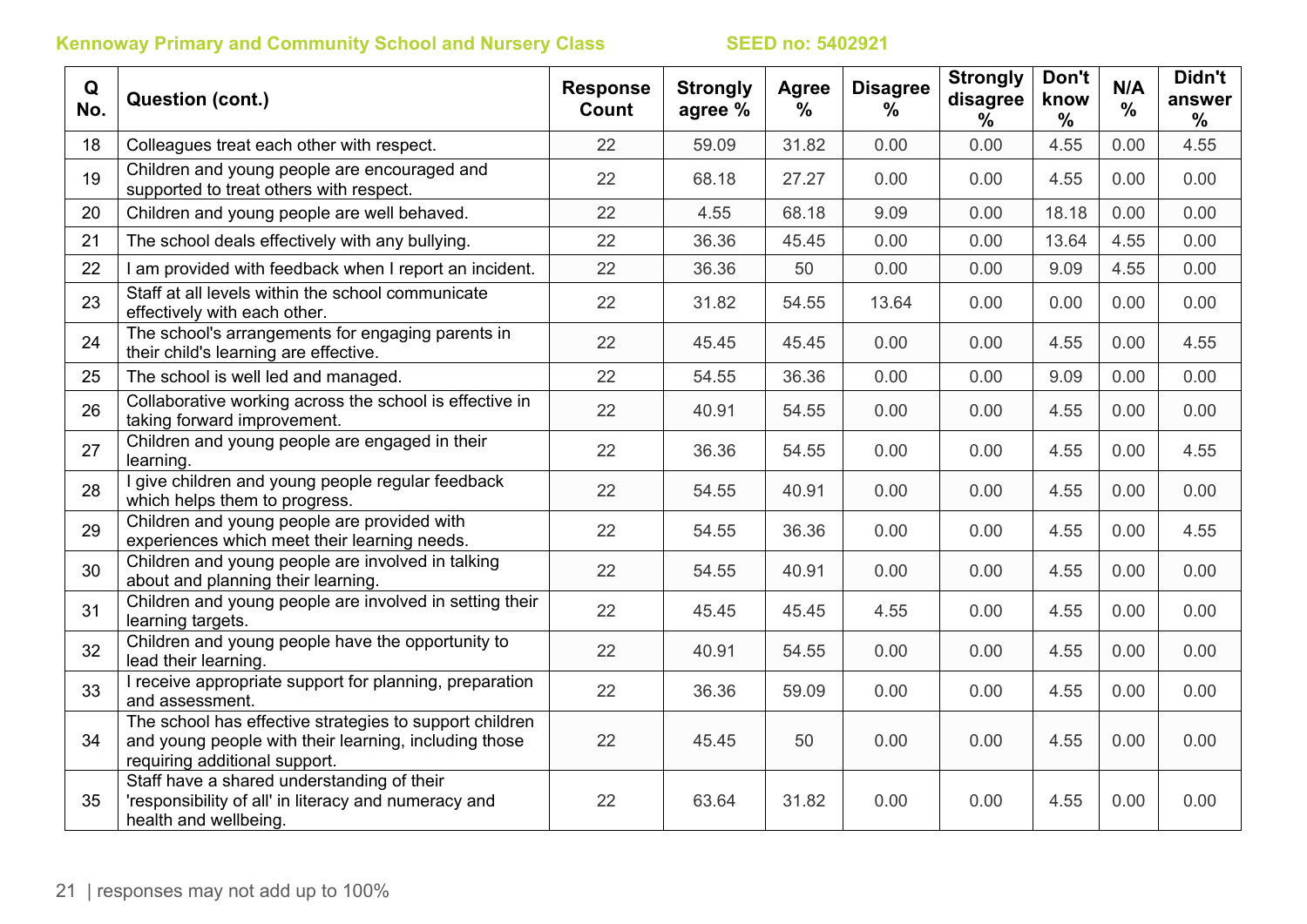| Q<br>No. | <b>Question (cont.)</b>                                                                                                    | <b>Response</b><br>Count | <b>Strongly</b><br>agree % | <b>Agree</b><br>% | <b>Disagree</b><br>$\frac{0}{0}$ | <b>Strongly</b><br>disagree<br>% | Don't<br>know<br>$\%$ | N/A<br>$\%$ | Didn't<br>answer<br>% |
|----------|----------------------------------------------------------------------------------------------------------------------------|--------------------------|----------------------------|-------------------|----------------------------------|----------------------------------|-----------------------|-------------|-----------------------|
| 36       | Moderation activities are helping me to make sound<br>professional judgements.                                             | 22                       | 36.36                      | 59.09             | 0.00                             | 0.00                             | 4.55                  | 0.00        | 0.00                  |
| 37       | I have regular opportunities to help shape the<br>curriculum through discussions with colleagues,<br>parents and partners. | 22                       | 40.91                      | 54.55             | 0.00                             | 0.00                             | 4.55                  | 0.00        | 0.00                  |
| 38       | am aware of and involved in the school's strategies<br>for raising attainment for all.                                     | 22                       | 45.45                      | 50                | 0.00                             | 0.00                             | 4.55                  | 0.00        | 0.00                  |